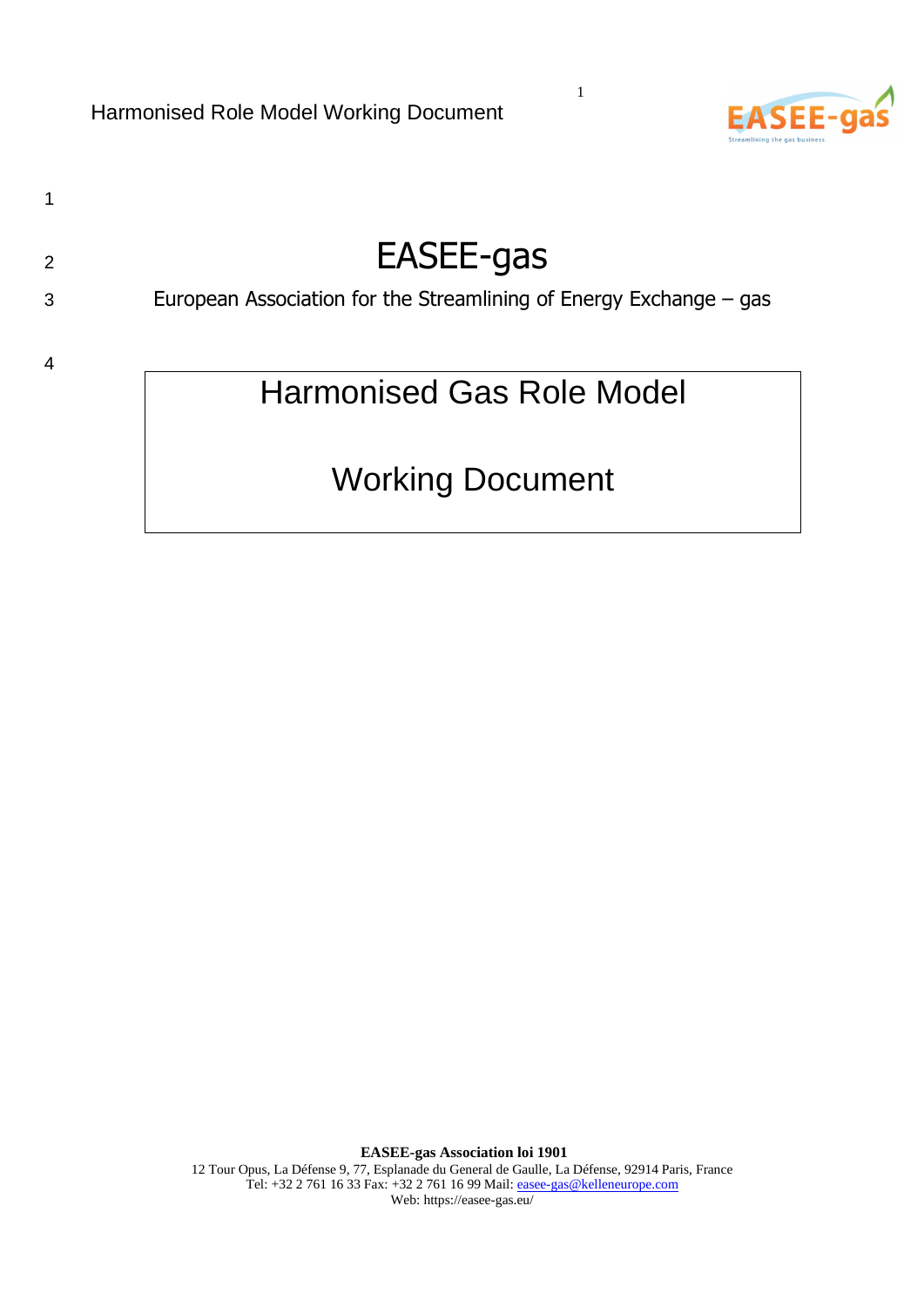

 $\overline{2}$ 

### **Table Of Contents**  $5\overline{)}$

| 6        | 1      |  |
|----------|--------|--|
| 7        | 1.1    |  |
| 8        | 1.2    |  |
| 9        | 1.2.1  |  |
| 10       | 1.2.2  |  |
| 11       | 1.2.3  |  |
| 12       | 1.2.4  |  |
| 13       | 1.2.5  |  |
| 14       | 1.2.6  |  |
| 15       | 1.2.7  |  |
| 16       | 1.2.8  |  |
| 17       | 1.2.9  |  |
| 18       | 1.2.10 |  |
| 19       | 1.2.11 |  |
| 20       | 1.2.12 |  |
| 21       | 1.2.13 |  |
| 22       | 1.2.14 |  |
| 23       | 1.2.15 |  |
| 24       | 1.2.16 |  |
| 25       | 1.2.17 |  |
| 26       | 1.2.18 |  |
| 27       | 1.2.19 |  |
| 28       | 1.2.20 |  |
| 29       | 1.2.21 |  |
| 30       | 1.2.22 |  |
| 31       | 1.2.23 |  |
| 32       |        |  |
| 33       | 2.1    |  |
| 34       | 2.2    |  |
| 35       | 2.2.1  |  |
| 36       | 2.2.2  |  |
| 37       | 2.2.3  |  |
| 38       | 2.2.4  |  |
| 39       | 2.2.5  |  |
| 40       | 2.2.6  |  |
| 41       | 2.2.7  |  |
| 42       | 2.2.8  |  |
| 43       | 2.2.9  |  |
| 44<br>45 |        |  |

46

**EASEE-gas Association loi 1901**<br>12 Tour Opus, La Défense 9, 77, Esplanade du General de Gaulle, La Défense, 92914 Paris, France<br>12 Tel: +32 2 761 16 33 Fax: +32 2 761 16 99 Mail:  $\frac{ease - gas@kelleneurope.com}{ebs: https://ease-gas.eu/}$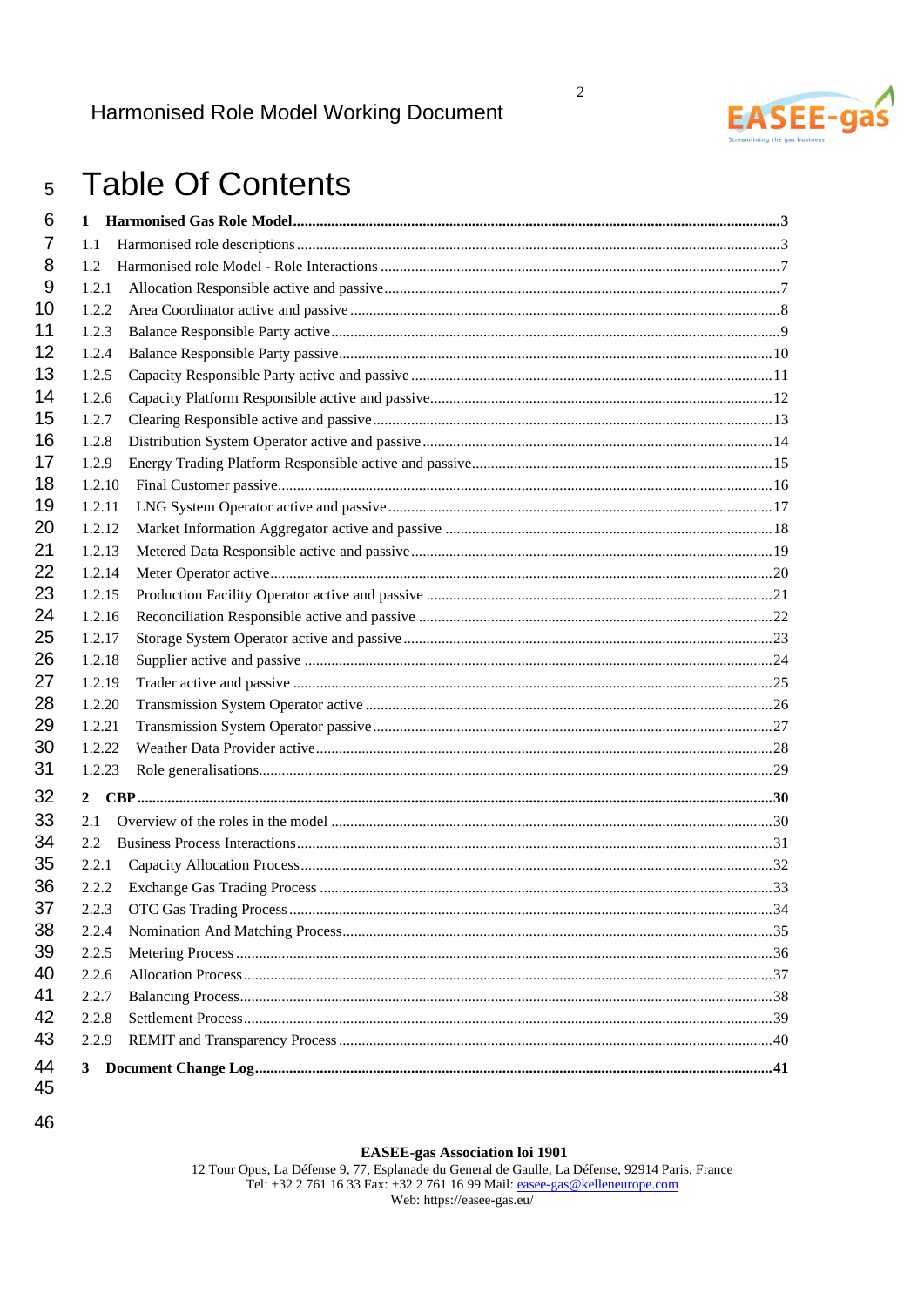

# <sup>47</sup>**1 Harmonised Gas Role Model**

# <sup>48</sup>**1.1 Harmonised role descriptions**

49

| <b>Role Name</b>                 | Description                                                                                                                                                                                                                                                                                                                                                                                                                                  |
|----------------------------------|----------------------------------------------------------------------------------------------------------------------------------------------------------------------------------------------------------------------------------------------------------------------------------------------------------------------------------------------------------------------------------------------------------------------------------------------|
| <b>Allocation Responsible</b>    | A party allocating energy to portfolios based on agreed<br>procedures.                                                                                                                                                                                                                                                                                                                                                                       |
| Area Coordinator                 | A party with coordinating functions in the transmission<br>and/or distribution system and responsibilities for the<br>management of balancing groups, system balancing<br>activities and/or the provision of data (for example<br>settlement and balancing information). Other duties and<br>responsibilities might be stipulated in the respective<br>national laws.                                                                        |
|                                  | Additional information:<br>In some countries some additional duties might be<br>assumed by the area coordinator, for instance:<br>Coordination of infrastructure planning and maintenance<br>activities, congestion management,                                                                                                                                                                                                              |
| <b>Balance Responsible Party</b> | A Balance Responsible Party is responsible for its<br>imbalances, meaning the difference between the energy<br>volume physically injected to or withdrawn from the<br>system and the final nominated energy volume,<br>including any imbalance adjustment within a given<br>imbalance settlement period.                                                                                                                                     |
|                                  | Additional information: Its actions are based on a legally<br>binding agreement, being a transport contract or<br>another contract. May be a Network User following the<br>definition in the ENTSOG glossary.                                                                                                                                                                                                                                |
| Capacity Platform Responsible    | The Capacity Platform Responsible manages, on behalf<br>of the System Operators, the offering and allocation of<br>all available transmission capacity products. He offers<br>the available transmission capacity to the market,<br>allocates the available transmission capacity to<br>individual Capacity Responsible Parties and calculates<br>the billing amount of already allocated capacities to the<br>Capacity Responsible Parties. |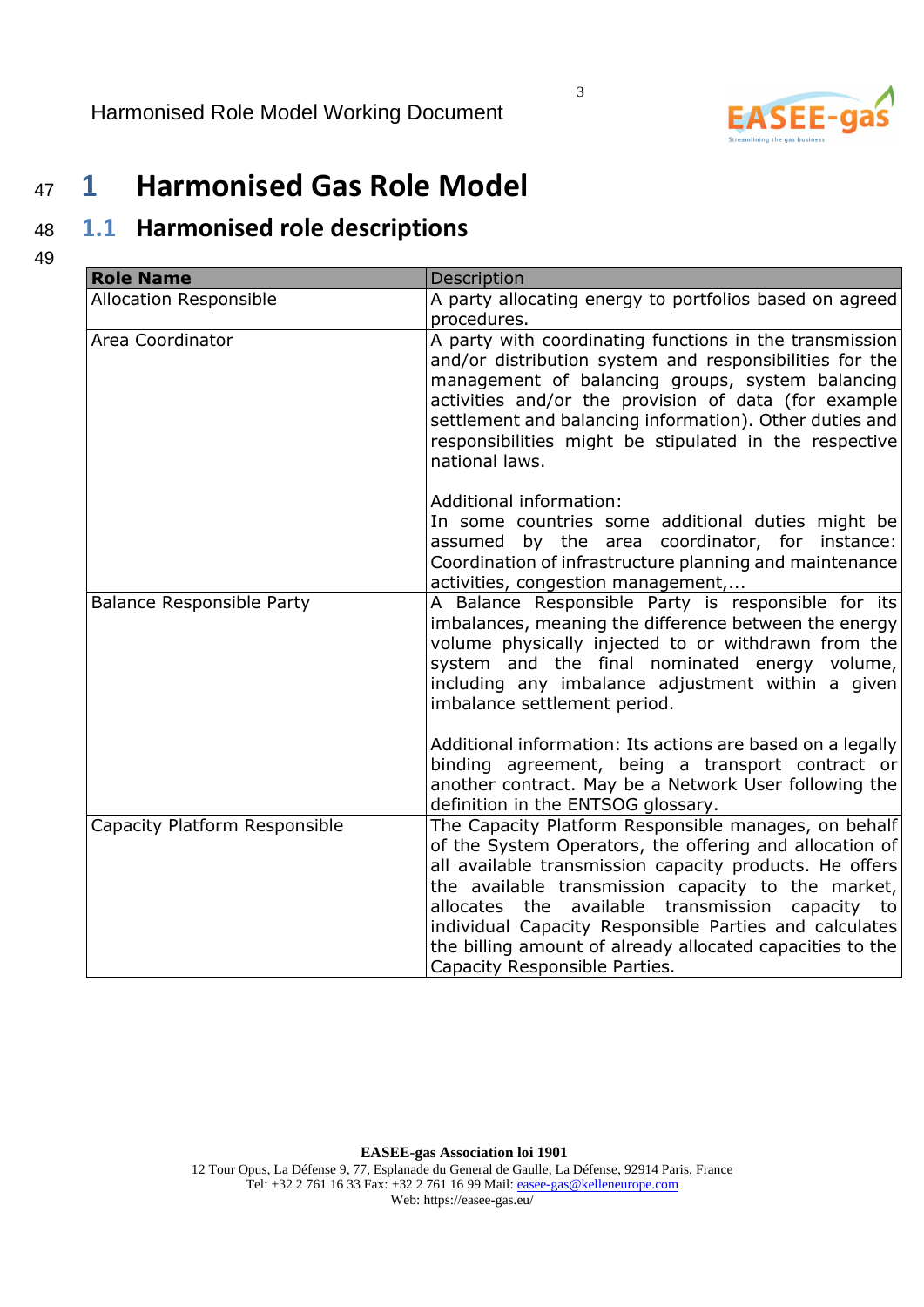

| <b>Role Name</b>                    | Description                                                                                                                                                                                                                                                                                                                                                                                                                                                        |
|-------------------------------------|--------------------------------------------------------------------------------------------------------------------------------------------------------------------------------------------------------------------------------------------------------------------------------------------------------------------------------------------------------------------------------------------------------------------------------------------------------------------|
| Capacity Responsible Party          | A party that has a contract to participate in the Capacity<br>Market to acquire capacity through a Capacity Platform<br>Responsible.                                                                                                                                                                                                                                                                                                                               |
|                                     | Additional information: Its actions are based on a legally<br>binding agreement, being a contract with the capacity<br>platform or with the Transmission System Operator or<br>another contract. May be a Network User following the<br>definition in the ENTSOG glossary.                                                                                                                                                                                         |
| <b>Clearing Responsible</b>         | A party being a Clearing House to settle trades<br>concluded on the Energy Trading platform or trades<br>registered directly at the Clearing House for clearing by<br>means of special rights as single sided or on-behalf<br>nominations.                                                                                                                                                                                                                         |
|                                     | Additional information:<br>A Clearing Responsible nominates energy based on<br>concluded transactions on the Energy Trading Platform<br>for the relevant Traders to the relevant Area Coordinator<br>via the Trader's chosen Balance Responsible Party.                                                                                                                                                                                                            |
| Distribution System Operator        | A party who carries out the function of distribution and<br>is responsible for operating, ensuring the maintenance<br>of, and, if necessary, developing the distribution system<br>and, where<br>given area<br>applicable, its<br>in<br>a<br>interconnections with other systems, and for ensuring<br>the long-term ability of the system to meet reasonable<br>demands for the distribution of gas (This definition can<br>be found in the Directive 2009/73/EC). |
| <b>Energy Service Company</b>       | A party offering energy-related services to other market<br>roles, but not directly active in the energy value chain<br>or the physical infrastructure itself. The Energy Service<br>Company may provide insight services as well as energy<br>management services.                                                                                                                                                                                                |
| Energy Trading Platform Responsible | A party that provides a service whereby the offers to sell<br>energy are matched with bids to buy energy.                                                                                                                                                                                                                                                                                                                                                          |
|                                     | <b>Additional Information:</b><br>This usually is an energy/power exchange or platform                                                                                                                                                                                                                                                                                                                                                                             |
| Final customer                      | A party purchasing gas for its own use. (This definition<br>can be found in the Directive 2009/73/EC).                                                                                                                                                                                                                                                                                                                                                             |
|                                     | Additional information:                                                                                                                                                                                                                                                                                                                                                                                                                                            |
|                                     | Includes gas consumers and electricity producer. Same<br>as "end-user" in other documents.                                                                                                                                                                                                                                                                                                                                                                         |

4

**EASEE-gas Association loi 1901**  12 Tour Opus, La Défense 9, 77, Esplanade du General de Gaulle, La Défense, 92914 Paris, France Tel: +32 2 761 16 33 Fax: +32 2 761 16 99 Mail: easee-gas@kelleneurope.com Web: https://easee-gas.eu/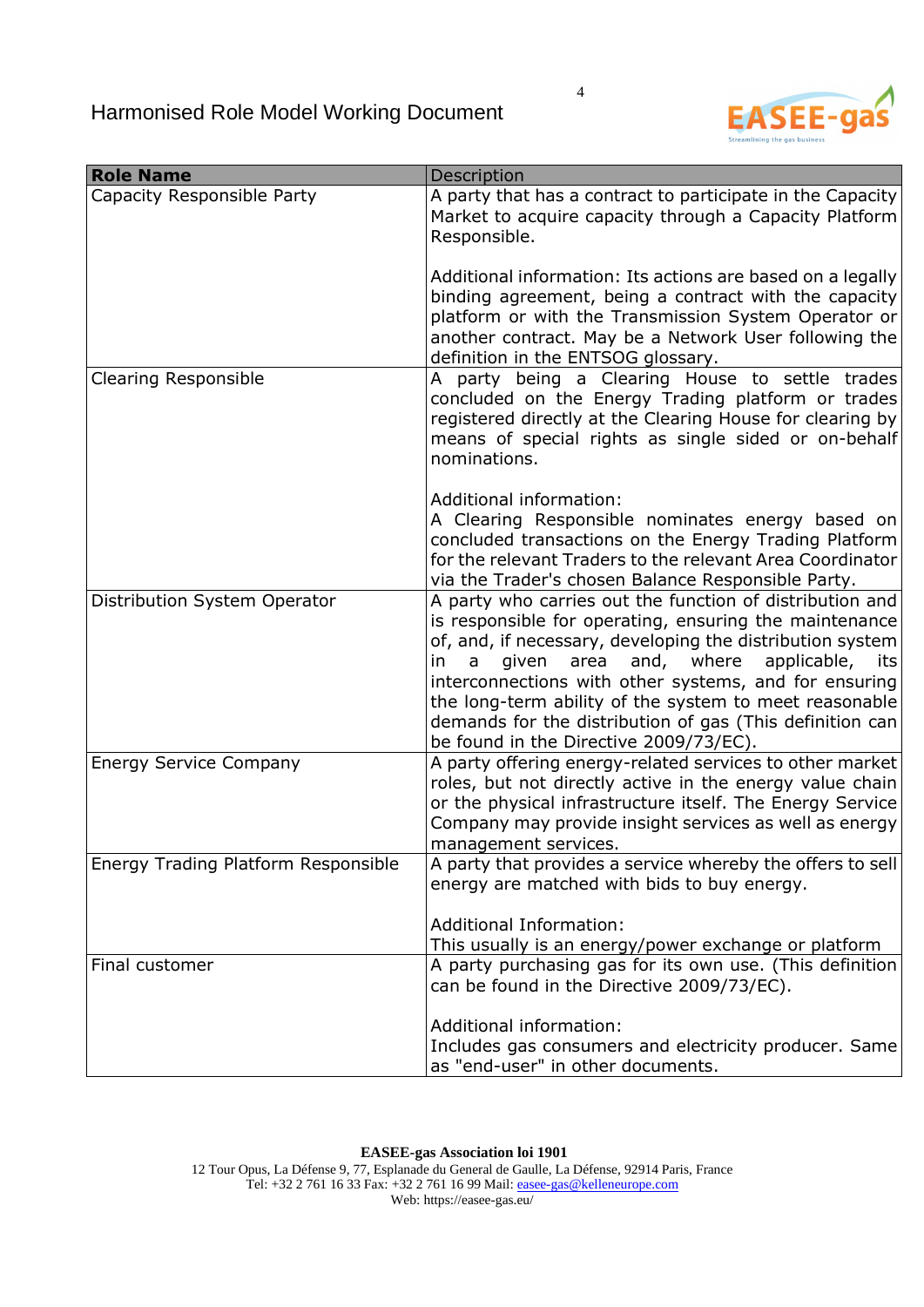

| <b>Role Name</b>                  | Description                                                                                                                                                                                                                              |
|-----------------------------------|------------------------------------------------------------------------------------------------------------------------------------------------------------------------------------------------------------------------------------------|
| <b>LNG System Operator</b>        | A party who carries out the function of liquefaction of<br>natural gas, or the offloading, and re-gasification of LNG<br>and is responsible for operating a LNG facility. (This<br>definition can be found in the Directive 2009/73/EC). |
| Market Information Aggregator     | A party that provides market related information that<br>has been compiled from the figures supplied by different<br>actors in the market. This information may also be<br>published or distributed for general use.                     |
|                                   | Additional information:<br>The Market Information Aggregator may receive<br>information from any market participant that is relevant<br>for publication or distribution.                                                                 |
|                                   | It could be EU regulator, national regulator, ENTSOG as<br>transparency platform responsible, TSO/SSO/LSO's<br>transparency platform, Inside Information Platforms or<br>Registered Reporting Mechanism Users.                           |
| Meter Operator                    | A party responsible for installing, maintaining, testing,                                                                                                                                                                                |
| Metered Data Responsible          | certifying and decommissioning physical meters.<br>A party responsible for the collection, storing, validation,<br>aggregation and distributing validated metered data. It<br>is also responsible for the history of metered data.       |
| Party Administrator               | A party responsible for maintaining party characteristics<br>for the energy sector.                                                                                                                                                      |
| Producer                          | A party that generates or produces energy.                                                                                                                                                                                               |
| Production Facility Operator      | A party that manages gas production within a production<br>facility.                                                                                                                                                                     |
| <b>Reconciliation Responsible</b> | A party that is responsible for reconciling, within a given<br>network, the energy used in the imbalance settlement<br>process for portfolios and the actual metered quantities.                                                         |
| Storage System Operator           | A party who carries out the function of storage and is<br>responsible for operating a storage facility. (This<br>definition can be found in the Directive 2009/73/EC).                                                                   |
| Supplier                          | A party who carries out the function of supply (the sale,<br>including resale, of gas to final customers).                                                                                                                               |
| System Operator                   | Parent role:                                                                                                                                                                                                                             |
|                                   | A party that develops, operates, maintains and provides<br>access to gas infrastructure such as transmission<br>networks, underground storage, LNG terminals and<br>distribution networks.                                               |
| Trader                            | A party that is selling or buying energy.                                                                                                                                                                                                |
|                                   | Additional information:<br>A Trader can interact on an energy trading platform<br>(virtual or physical).                                                                                                                                 |

**EASEE-gas Association loi 1901** 

12 Tour Opus, La Défense 9, 77, Esplanade du General de Gaulle, La Défense, 92914 Paris, France Tel: +32 2 761 16 33 Fax: +32 2 761 16 99 Mail: easee-gas@kelleneurope.com Web: https://easee-gas.eu/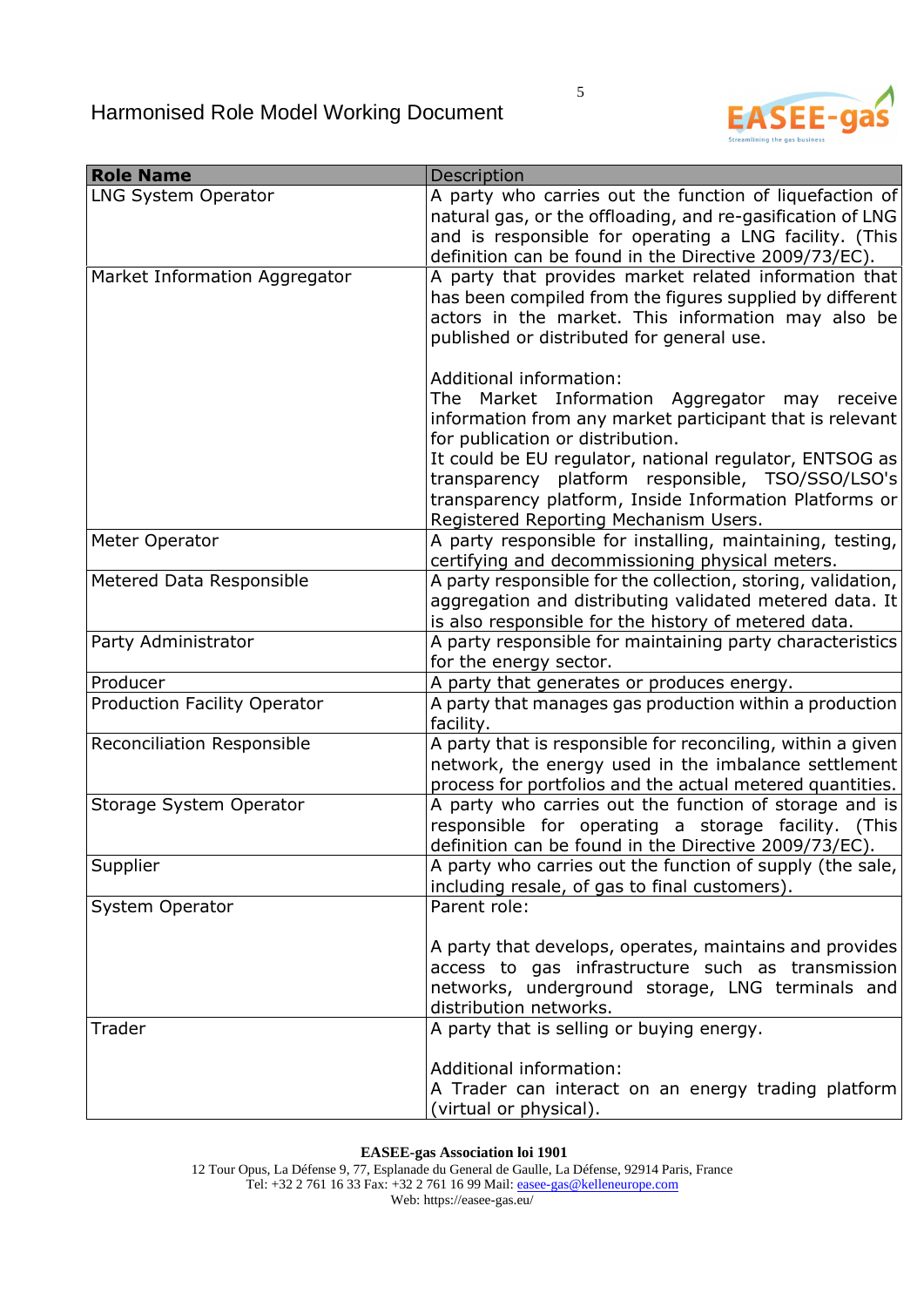| <b>Role Name</b>                    | Description                                                                                                                                                                                                                                                                                                                                                                                                                                          |
|-------------------------------------|------------------------------------------------------------------------------------------------------------------------------------------------------------------------------------------------------------------------------------------------------------------------------------------------------------------------------------------------------------------------------------------------------------------------------------------------------|
| <b>Transmission System Operator</b> | A party who carries out the function of transmission and<br>is responsible for operating, ensuring the maintenance<br>of, and, if necessary, developing the transmission<br>system in a given area and, where applicable, its<br>interconnections with other systems, and for ensuring<br>the long-term ability of the system to meet reasonable<br>demands for the transport of gas. (This definition can be<br>found in the Directive 2009/73/EC). |
|                                     | Additional information:<br>Roles which are not related to grid operation are covered<br>elsewhere in the model.                                                                                                                                                                                                                                                                                                                                      |
| Weather Data Provider               | A party that determines the forecasted and validated<br>weather data for a designated area and provides it to<br>the roles that request the information.                                                                                                                                                                                                                                                                                             |

**EASEE-gas Association loi 1901**  12 Tour Opus, La Défense 9, 77, Esplanade du General de Gaulle, La Défense, 92914 Paris, France Tel: +32 2 761 16 33 Fax: +32 2 761 16 99 Mail: easee-gas@kelleneurope.com Web: https://easee-gas.eu/

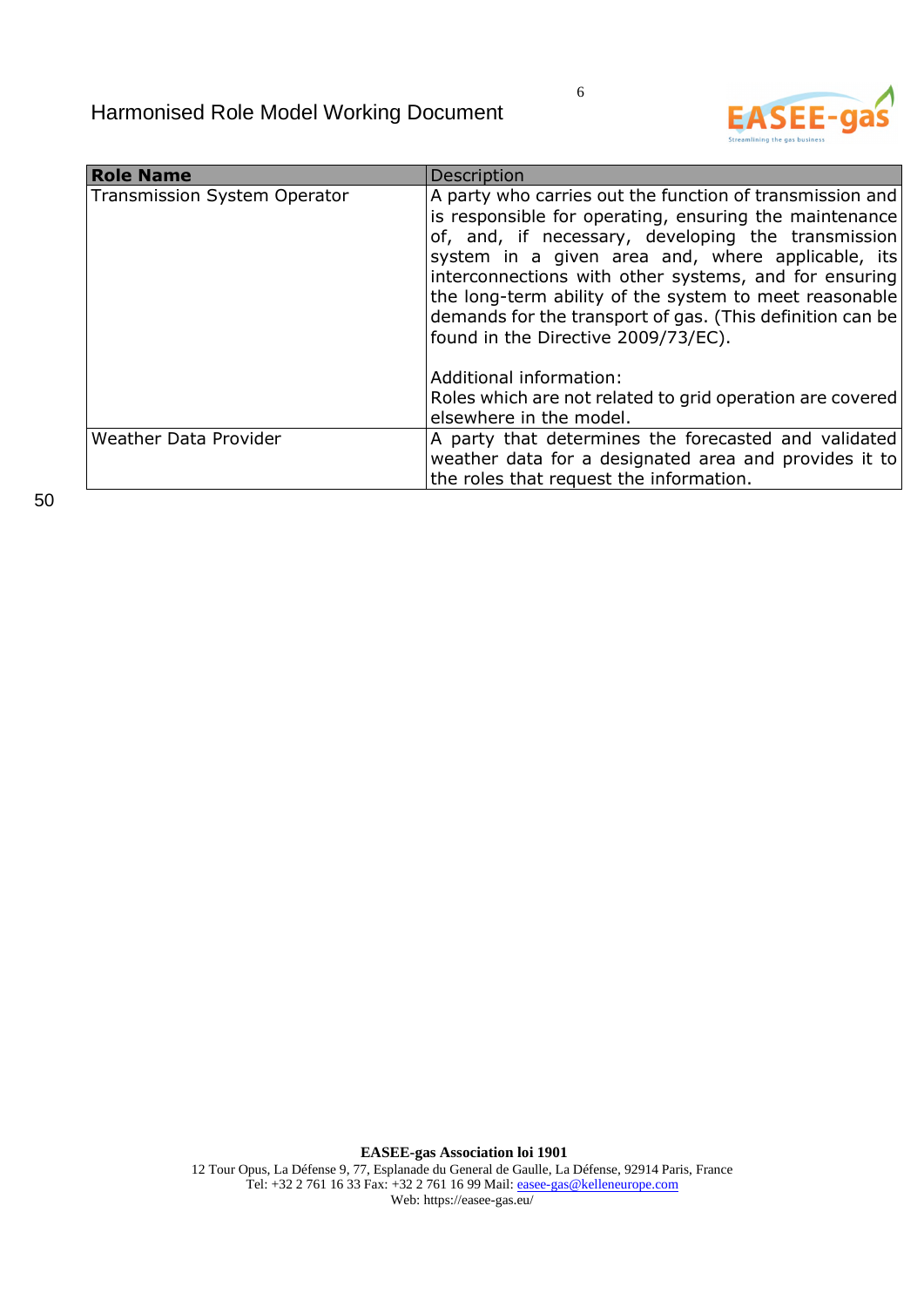

# <sup>51</sup>**1.2 Harmonised role Model - Role Interactions**

# <sup>53</sup>**1.2.1 Allocation Responsible active and passive**

54

52



Figure: 1 Allocation Responsible active and passive

**EASEE-gas Association loi 1901**  12 Tour Opus, La Défense 9, 77, Esplanade du General de Gaulle, La Défense, 92914 Paris, France Tel: +32 2 761 16 33 Fax: +32 2 761 16 99 Mail: easee-gas@kelleneurope.com Web: https://easee-gas.eu/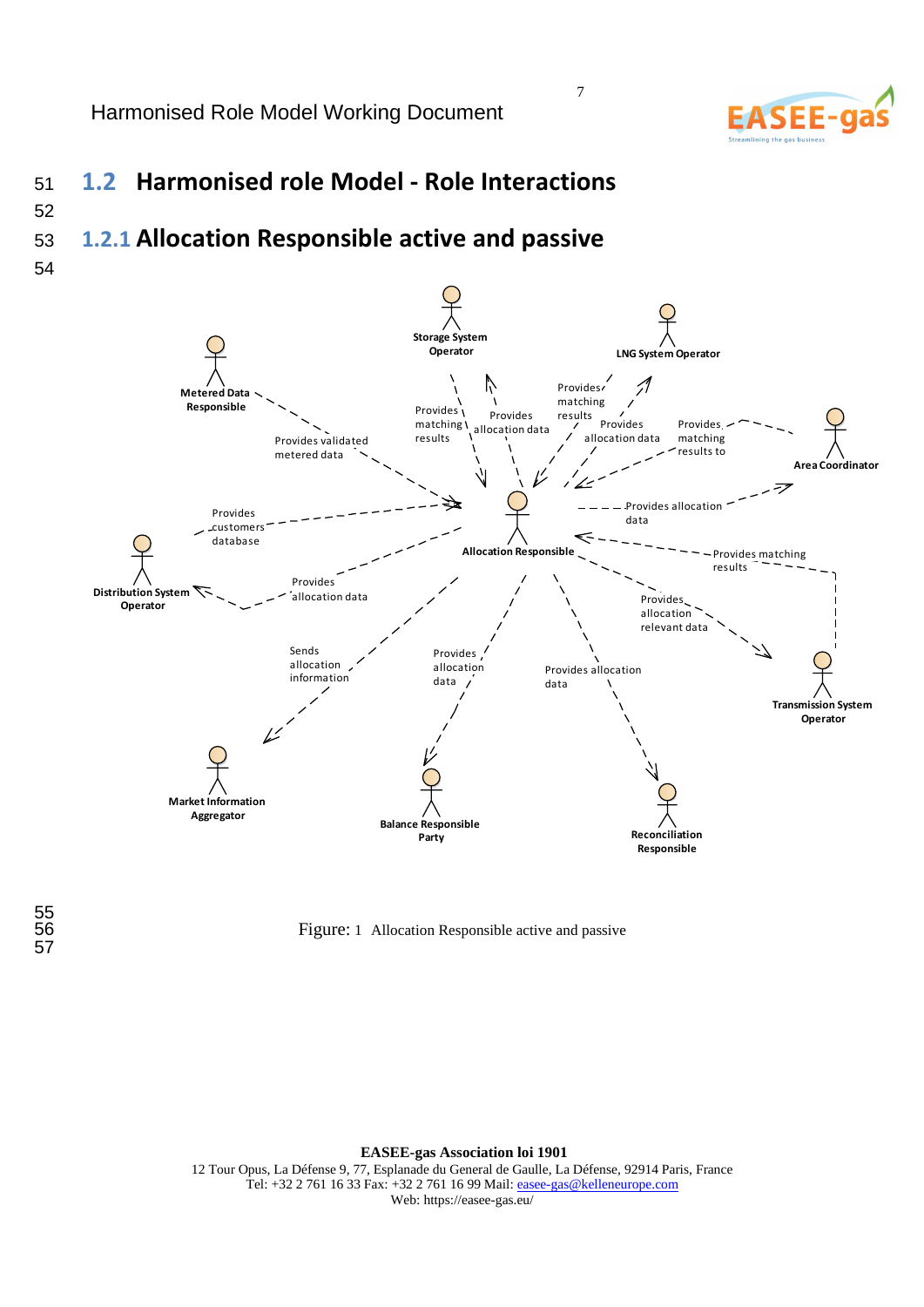

Figure: 2 Area Coordinator active and passive

**EASEE-gas Association loi 1901**  12 Tour Opus, La Défense 9, 77, Esplanade du General de Gaulle, La Défense, 92914 Paris, France Tel: +32 2 761 16 33 Fax: +32 2 761 16 99 Mail: easee-gas@kelleneurope.com Web: https://easee-gas.eu/

8

**ASEE-**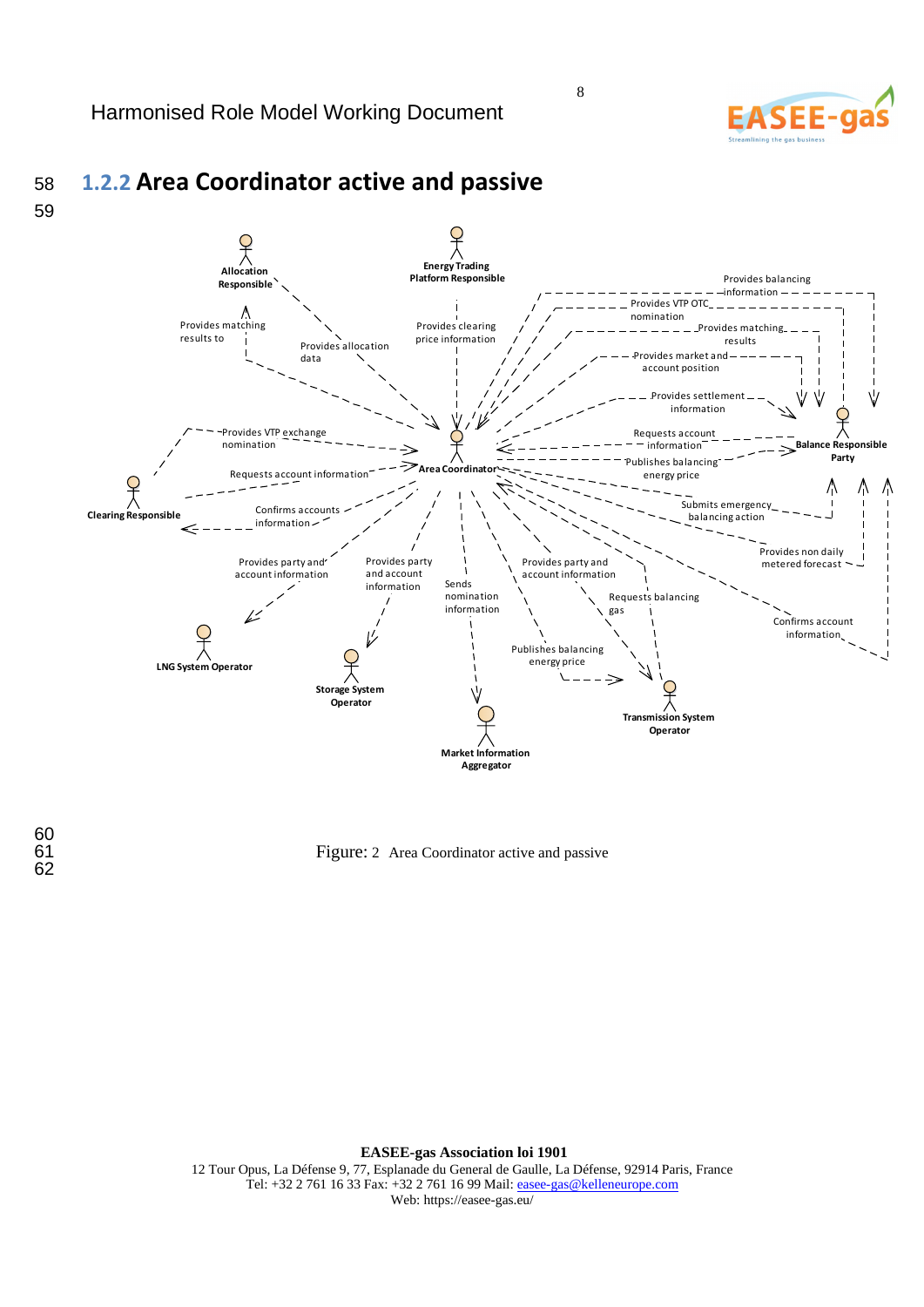

# <sup>63</sup>**1.2.3 Balance Responsible Party active**





Figure: 3 Balance Responsible Party active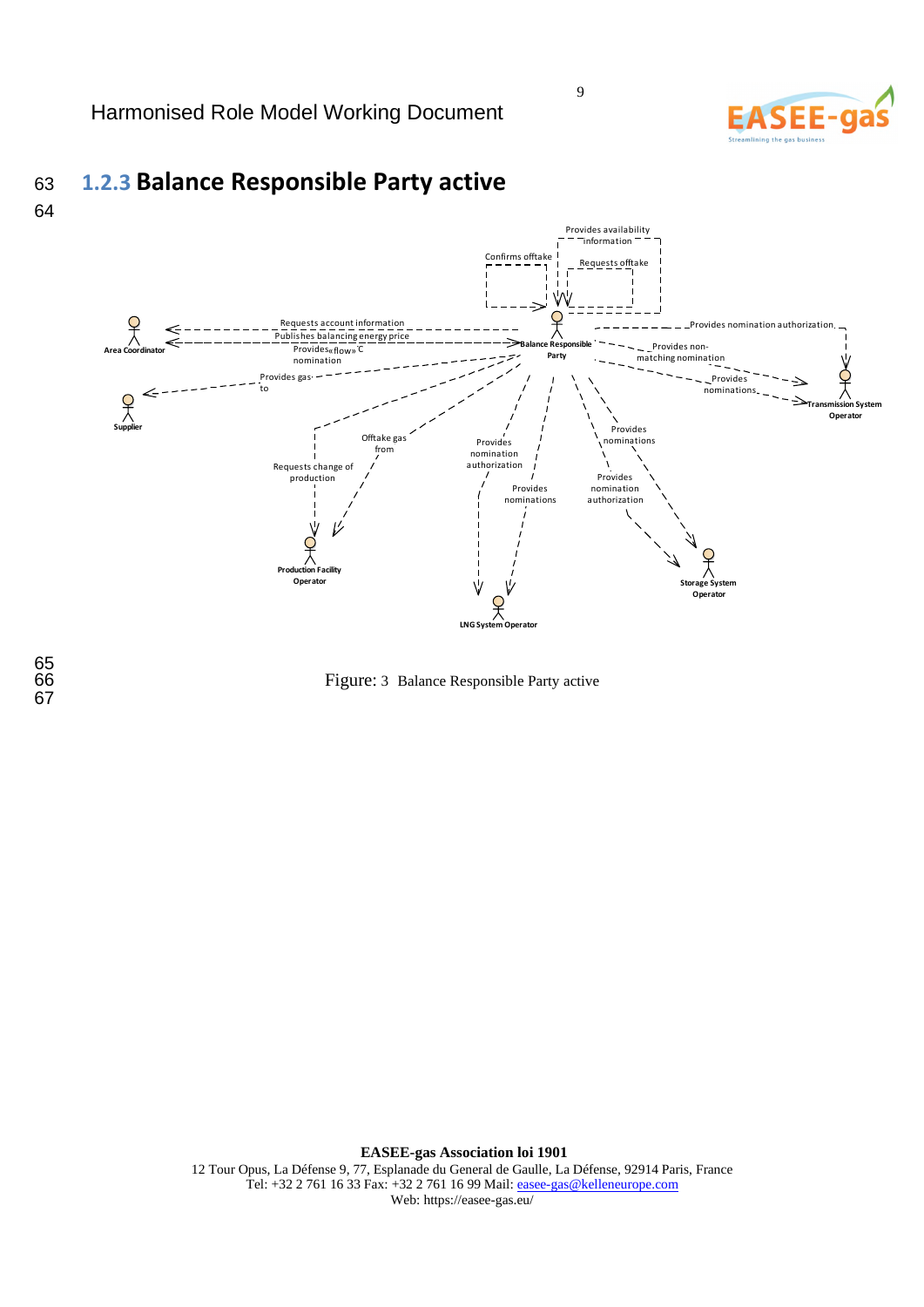

# 68 **1.2.4 Balance Responsible Party passive**





10

Figure: 4 Balance Responsible Party passive

**EASEE-gas Association loi 1901**  12 Tour Opus, La Défense 9, 77, Esplanade du General de Gaulle, La Défense, 92914 Paris, France Tel: +32 2 761 16 33 Fax: +32 2 761 16 99 Mail: easee-gas@kelleneurope.com Web: https://easee-gas.eu/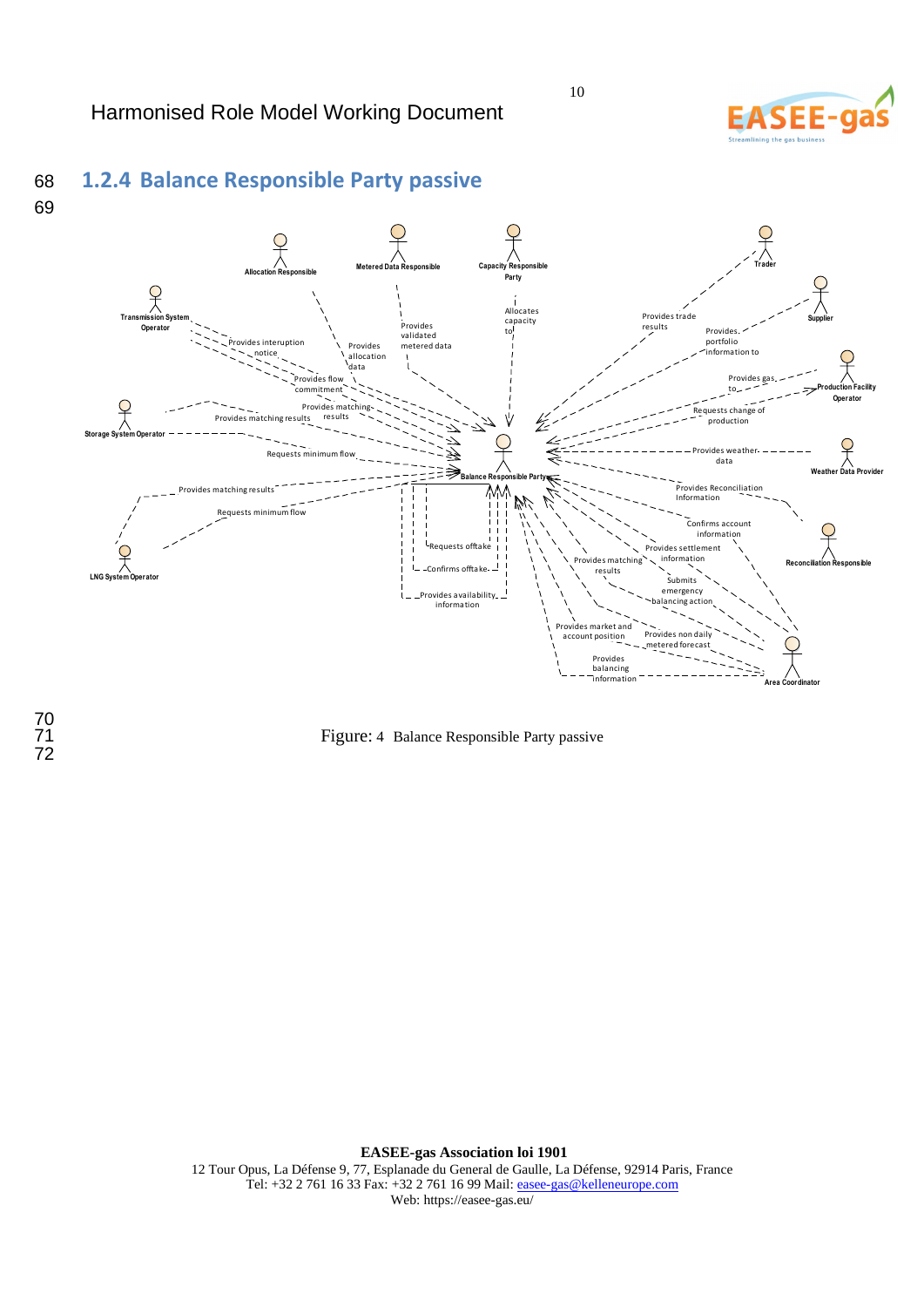### Agrees on transfer Purchases capacity Communicates capacity information from **System Operator** Communicates storage レニ Purchases capacity capacity allocation Provides **LNG System Operator** from offered Confirms capacity information capacity Provide: Purchases capacity from *Res* Confirms capacity surrender request **Party** sifies reve Advices secondary auction market transfer Initiates surrende capacity transmission **Capacity P** Provides aggregated  $\frac{36}{100}$  auction results  $-$ **Responsible** Provides validated Bids for ⇒ offerred capacity cepts<sup>t</sup> capacity Sends .<br>transfer Allocates capacity information capacity to **Transmission Syste** Surrenders **Operator** capacityProvides capacity surrender results **Market Information Aggregator Balance Responsible** Informs about capacity curtailment **Party**

11

Figure: 5 Capacity Responsible Party active and passive

74

# <sup>73</sup>**1.2.5 Capacity Responsible Party active and passive**

**EASEE-gas Association loi 1901**  12 Tour Opus, La Défense 9, 77, Esplanade du General de Gaulle, La Défense, 92914 Paris, France Tel: +32 2 761 16 33 Fax: +32 2 761 16 99 Mail: easee-gas@kelleneurope.com Web: https://easee-gas.eu/

75 77 **ASFF**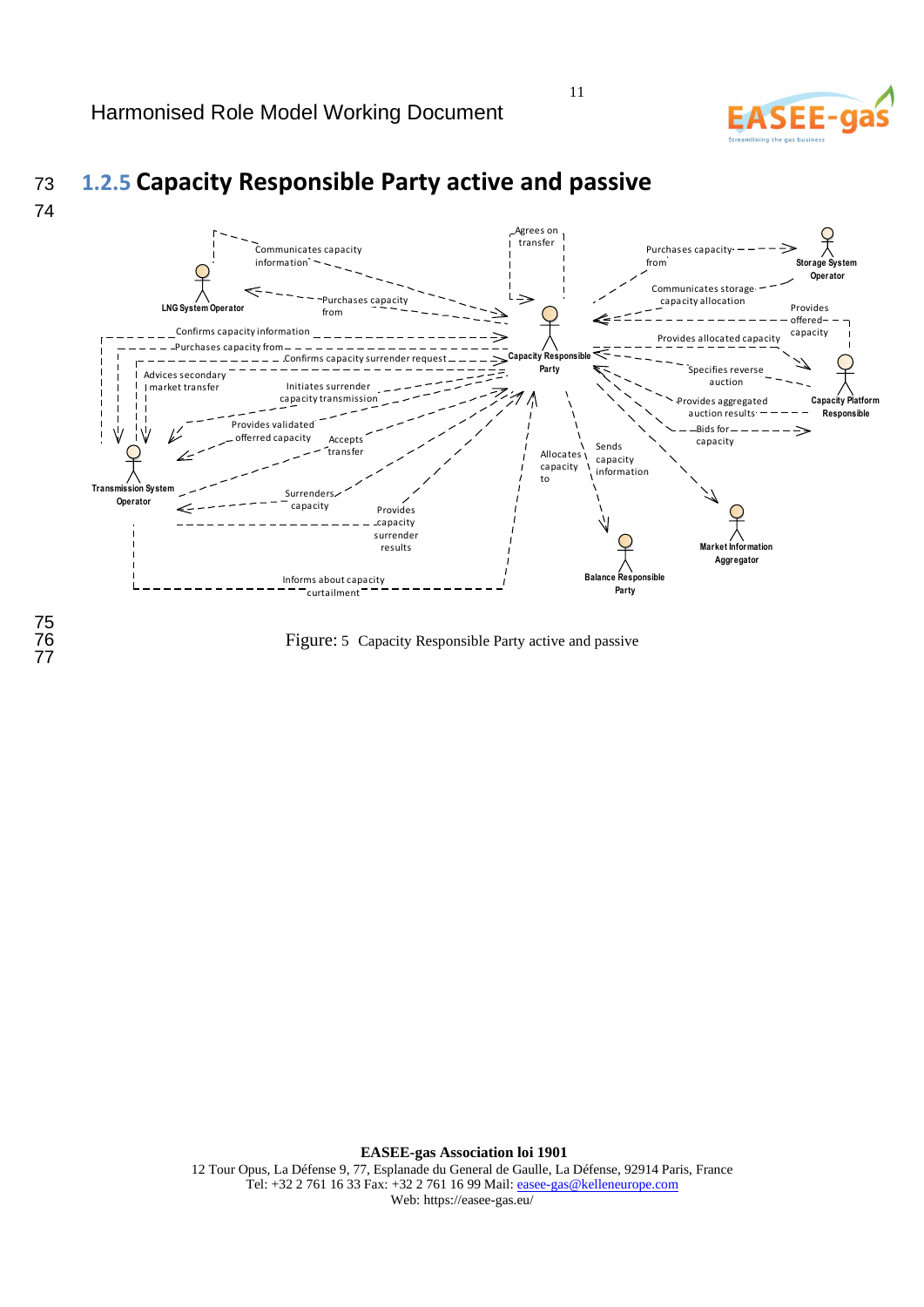



# <sup>78</sup>**1.2.6 Capacity Platform Responsible active and passive**

80<br>81 82 83

Figure: 6 Capacity Platform Responsible active and passive

**EASEE-gas Association loi 1901**  12 Tour Opus, La Défense 9, 77, Esplanade du General de Gaulle, La Défense, 92914 Paris, France Tel: +32 2 761 16 33 Fax: +32 2 761 16 99 Mail: easee-gas@kelleneurope.com Web: https://easee-gas.eu/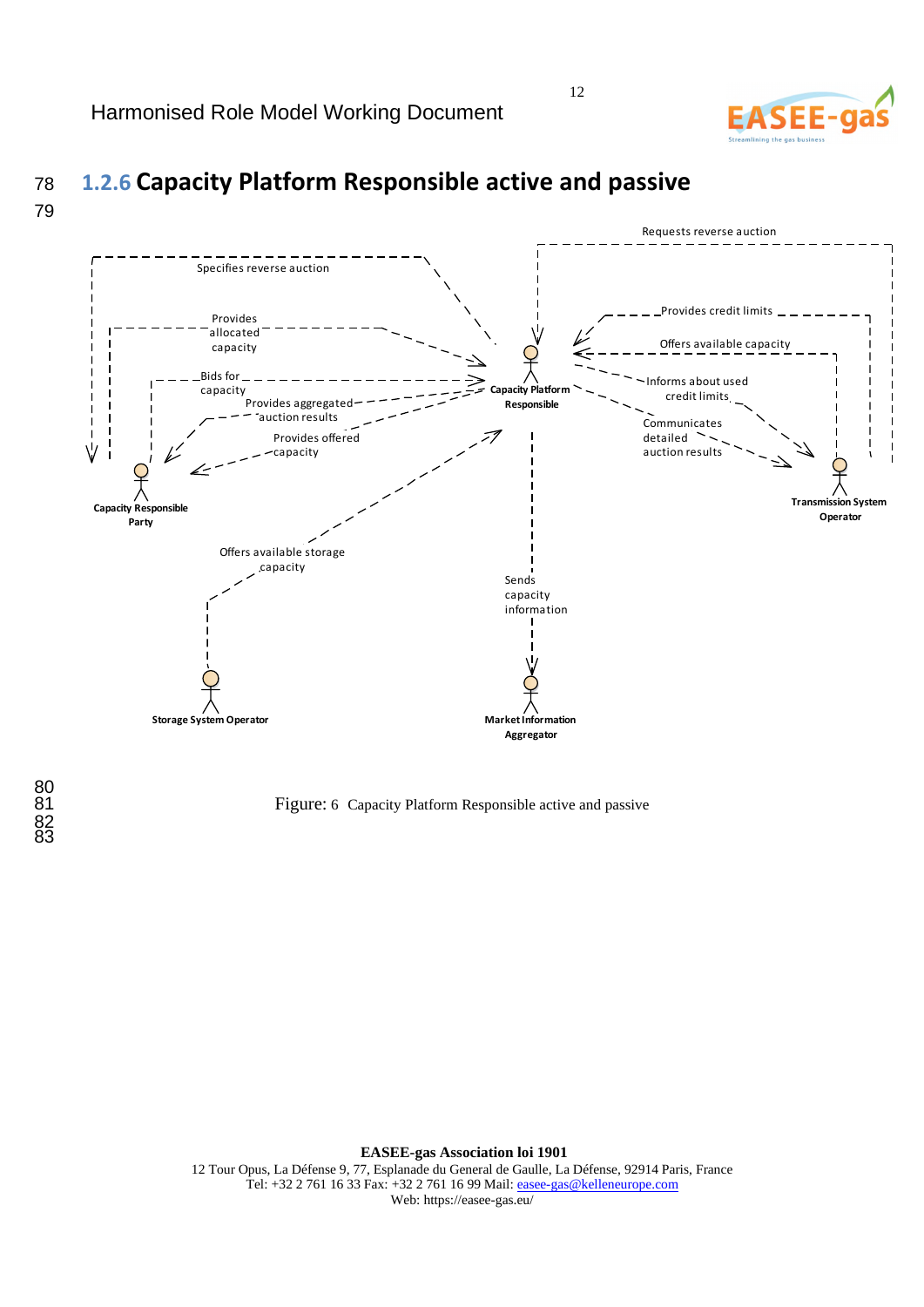

# <sup>84</sup>**1.2.7 Clearing Responsible active and passive**

85



Figure: 7 Clearing Responsible active and passive

**EASEE-gas Association loi 1901**  12 Tour Opus, La Défense 9, 77, Esplanade du General de Gaulle, La Défense, 92914 Paris, France Tel: +32 2 761 16 33 Fax: +32 2 761 16 99 Mail: easee-gas@kelleneurope.com Web: https://easee-gas.eu/

86<br>87 88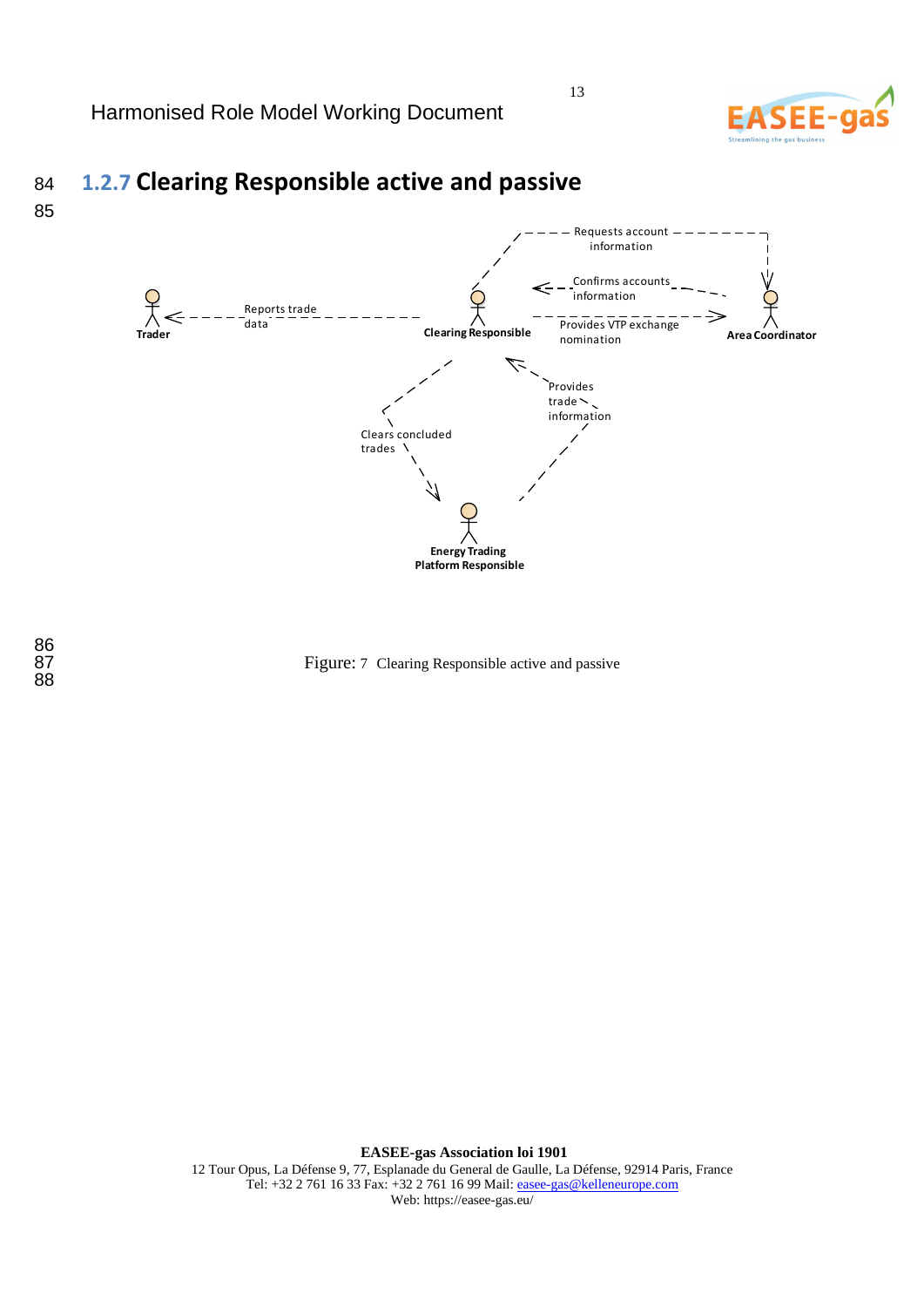

# <sup>89</sup>**1.2.8 Distribution System Operator active and passive**  90



### Figure: 8 Distribution System Operator active and passive

**EASEE-gas Association loi 1901**  12 Tour Opus, La Défense 9, 77, Esplanade du General de Gaulle, La Défense, 92914 Paris, France Tel: +32 2 761 16 33 Fax: +32 2 761 16 99 Mail: easee-gas@kelleneurope.com Web: https://easee-gas.eu/

91<br>92 93 94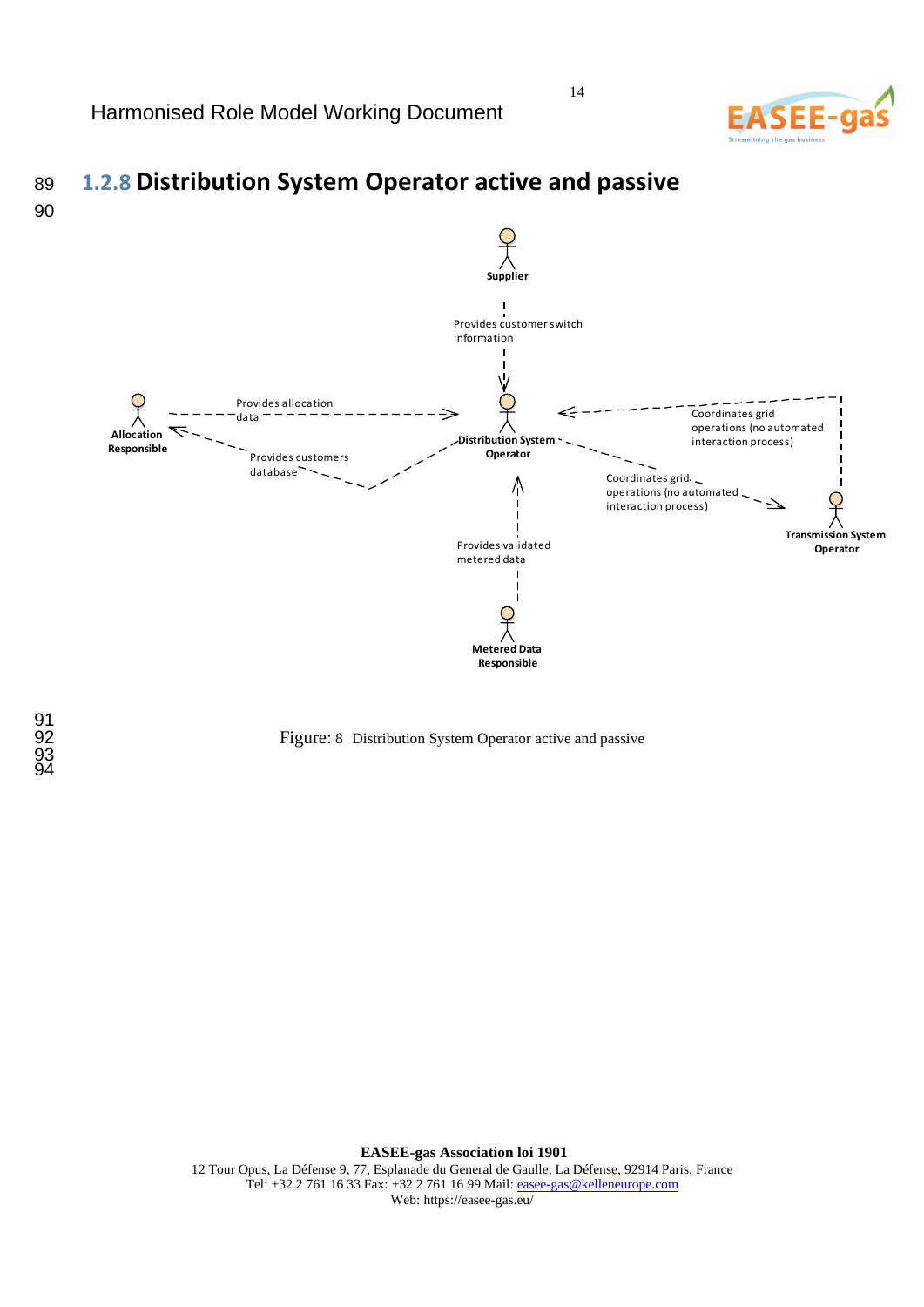

# <sup>95</sup>**1.2.9 Energy Trading Platform Responsible active and passive**  96



15

Figure: 9 Energy Trading Platform Responsible active and passive

**EASEE-gas Association loi 1901**  12 Tour Opus, La Défense 9, 77, Esplanade du General de Gaulle, La Défense, 92914 Paris, France Tel: +32 2 761 16 33 Fax: +32 2 761 16 99 Mail: easee-gas@kelleneurope.com Web: https://easee-gas.eu/

97<br>98 99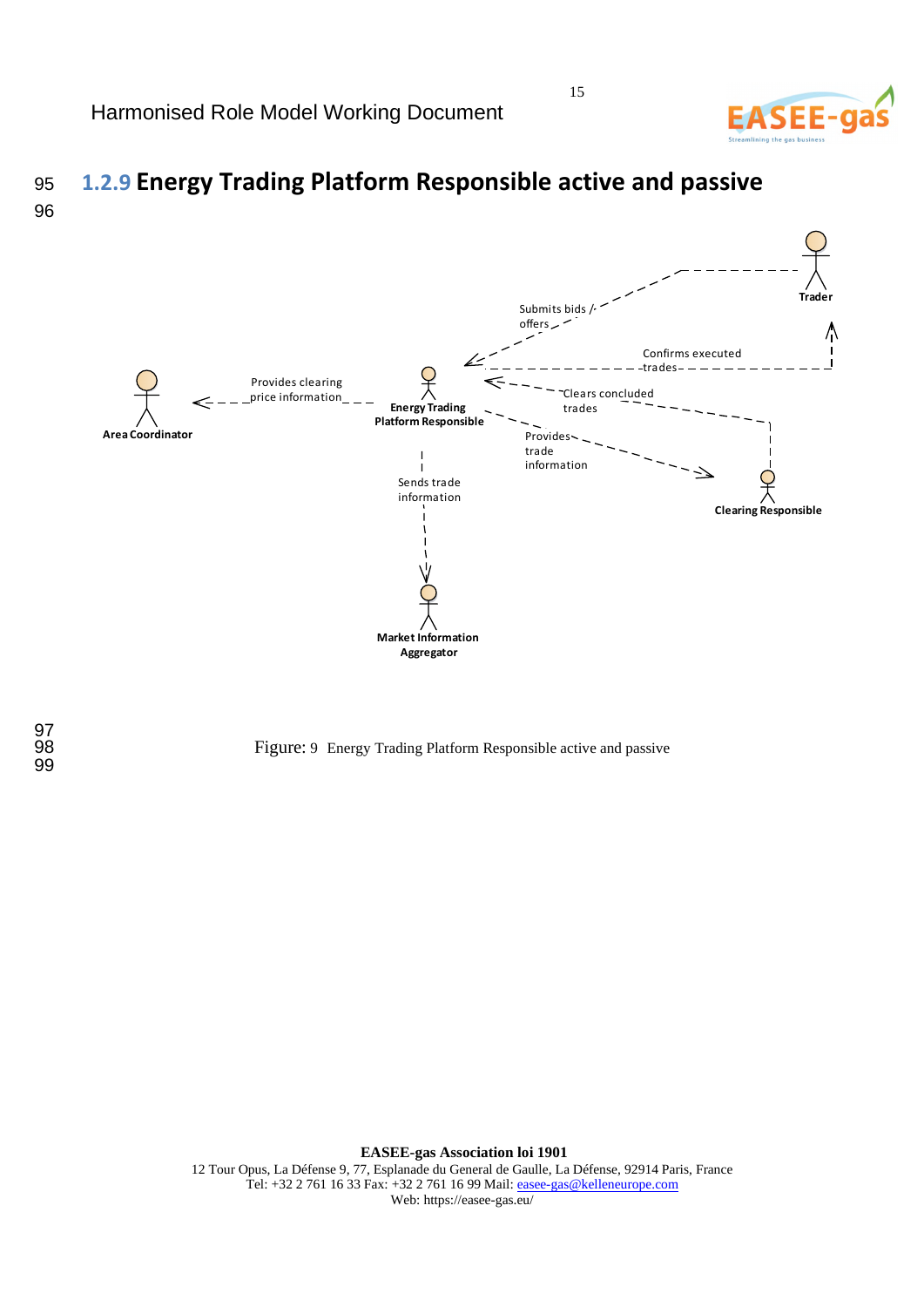

Figure: 10 Final Customer passive

**EASEE-gas Association loi 1901**  12 Tour Opus, La Défense 9, 77, Esplanade du General de Gaulle, La Défense, 92914 Paris, France Tel: +32 2 761 16 33 Fax: +32 2 761 16 99 Mail: easee-gas@kelleneurope.com Web: https://easee-gas.eu/

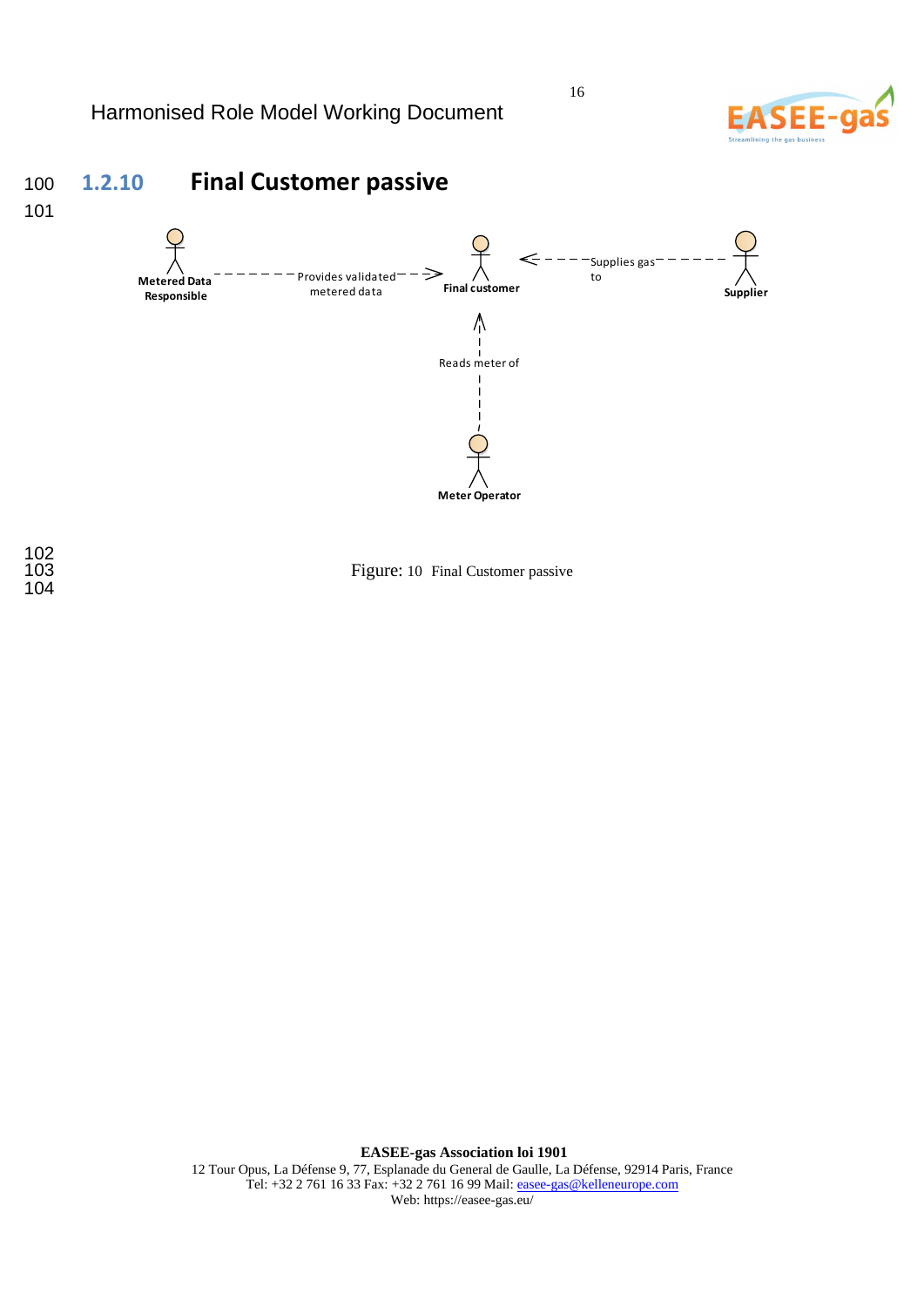

### Figure: 11 LNG System Operator active and passive

**EASEE-gas Association loi 1901**  12 Tour Opus, La Défense 9, 77, Esplanade du General de Gaulle, La Défense, 92914 Paris, France Tel: +32 2 761 16 33 Fax: +32 2 761 16 99 Mail: easee-gas@kelleneurope.com Web: https://easee-gas.eu/

17

107<br>108 109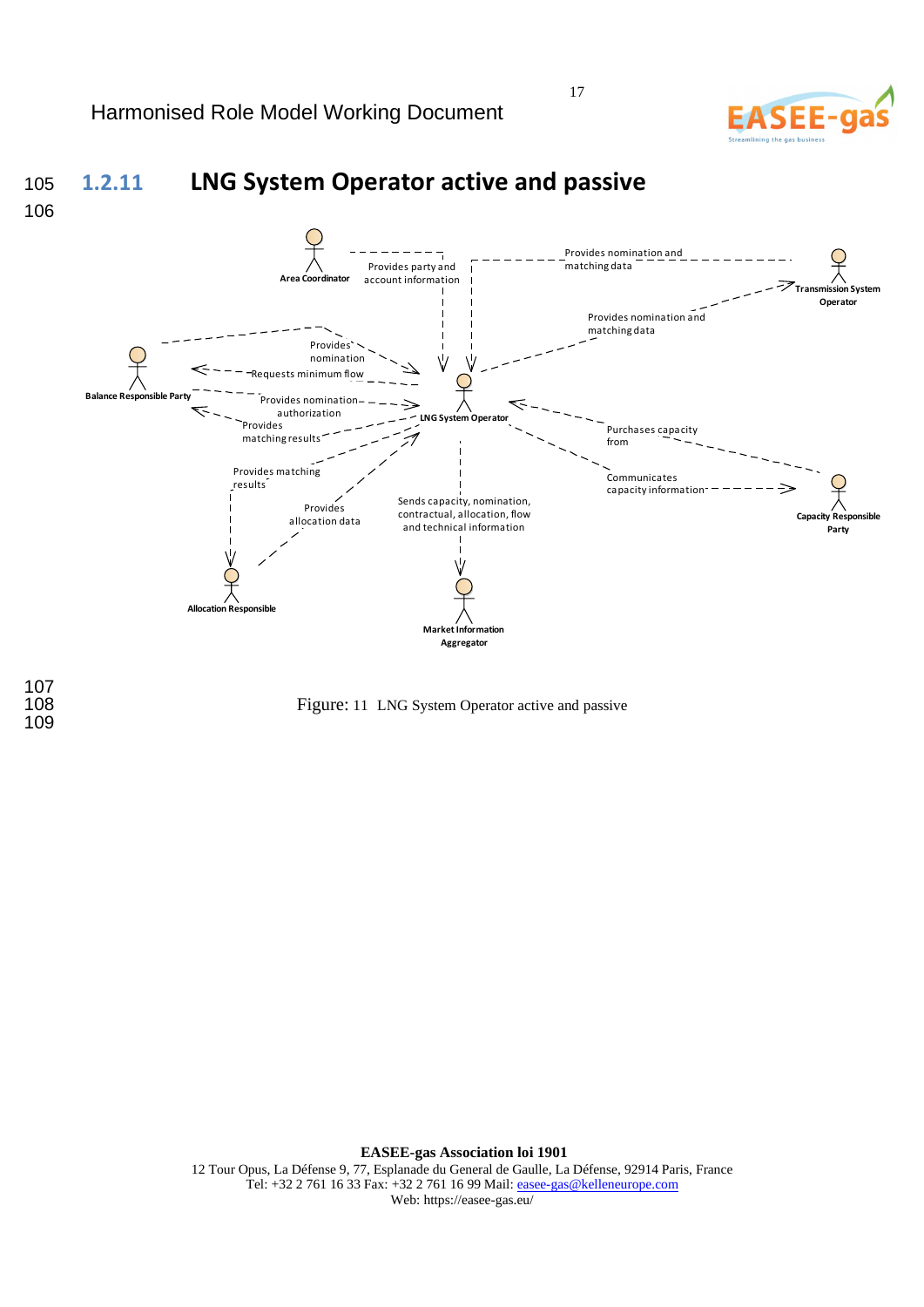### <sup>110</sup>**1.2.12 Market Information Aggregator active and passive**  111 **LNG System Operator** Ń Sends capacity, nomination, contractual, allocation, flow and **Storage System Trader Operator** technical information Ç Sends trade Sends capacity, nomination, contractual, allocation, flow and information technical information **Transmission Syster Capacity Platform Operator Responsible** Sends capacity, nomination, contractual, allocation, flow and technical information Sends **Area Coordinator** capacity information Sends Sends trade nomination **Energy Trading**  information information**Platform Responsible Market Information**  Sends Sends requested **Aggregator** allocatio information information **Allocation Responsible** Sends production information Sends Sends contractual capacity information information **Production Facility Operator Capacity Responsible Supplier Party**

112<br>113 114

Figure: 12 Market Information Aggregator active and passive

**EASEE-gas Association loi 1901**  12 Tour Opus, La Défense 9, 77, Esplanade du General de Gaulle, La Défense, 92914 Paris, France Tel: +32 2 761 16 33 Fax: +32 2 761 16 99 Mail: easee-gas@kelleneurope.com Web: https://easee-gas.eu/

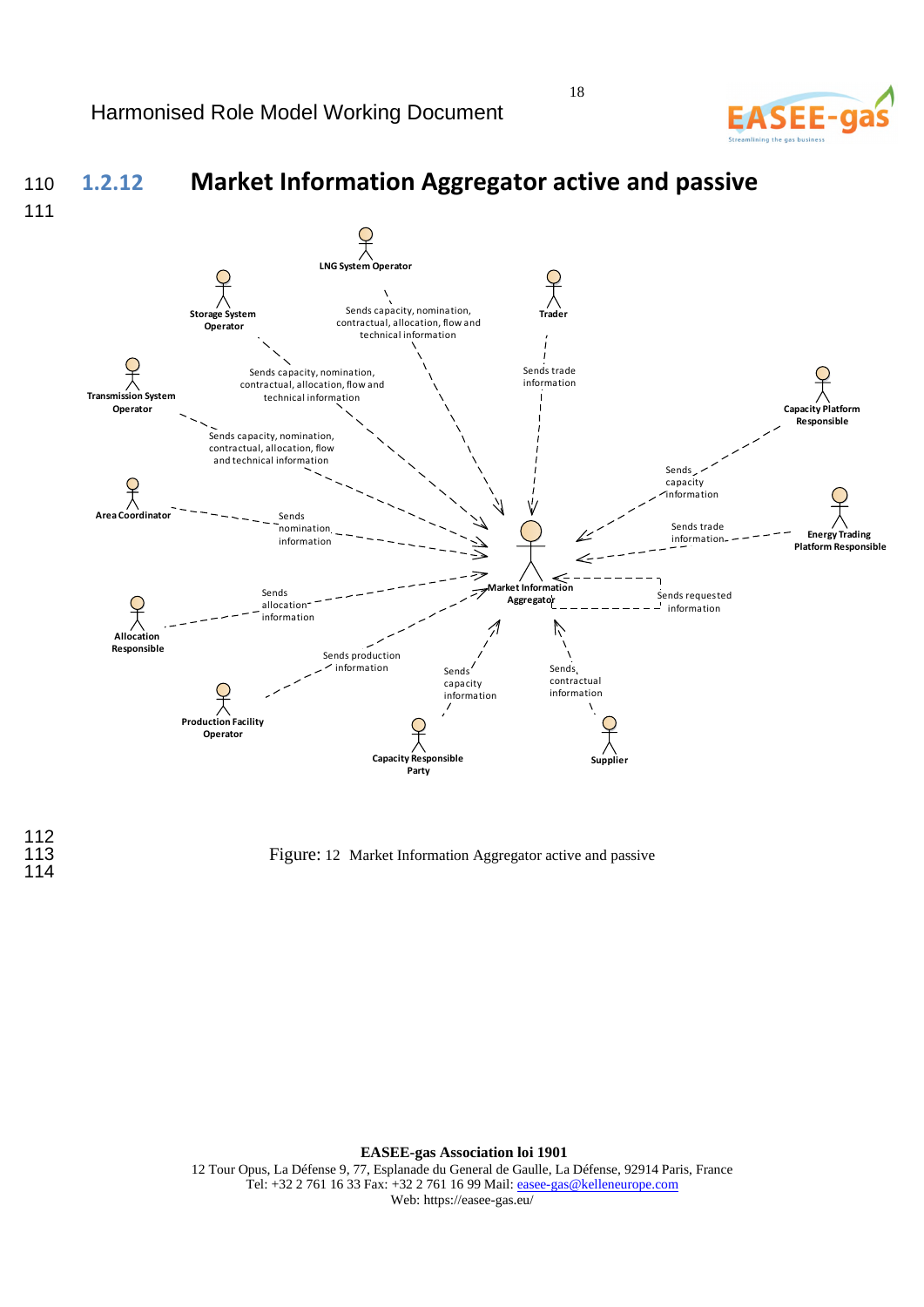### <sup>115</sup>**1.2.13 Metered Data Responsible active and passive Metered Data Responsible Allocation Responsible Balance Responsible Party Supplie Meter Operator Reconciliation Responsible Distribution System Operator Transmission System Operator Final customer** Provides validated metered data Provides validated metered data Provides validated metered data Provides validated metered data Provides validated metered data Makes available metered data Provides validated metered data Provides validated metered data

117<br>118 119 120

116

Figure: 13 Metered Data Responsible active and passive

**EASEE-gas Association loi 1901**  12 Tour Opus, La Défense 9, 77, Esplanade du General de Gaulle, La Défense, 92914 Paris, France Tel: +32 2 761 16 33 Fax: +32 2 761 16 99 Mail: easee-gas@kelleneurope.com Web: https://easee-gas.eu/

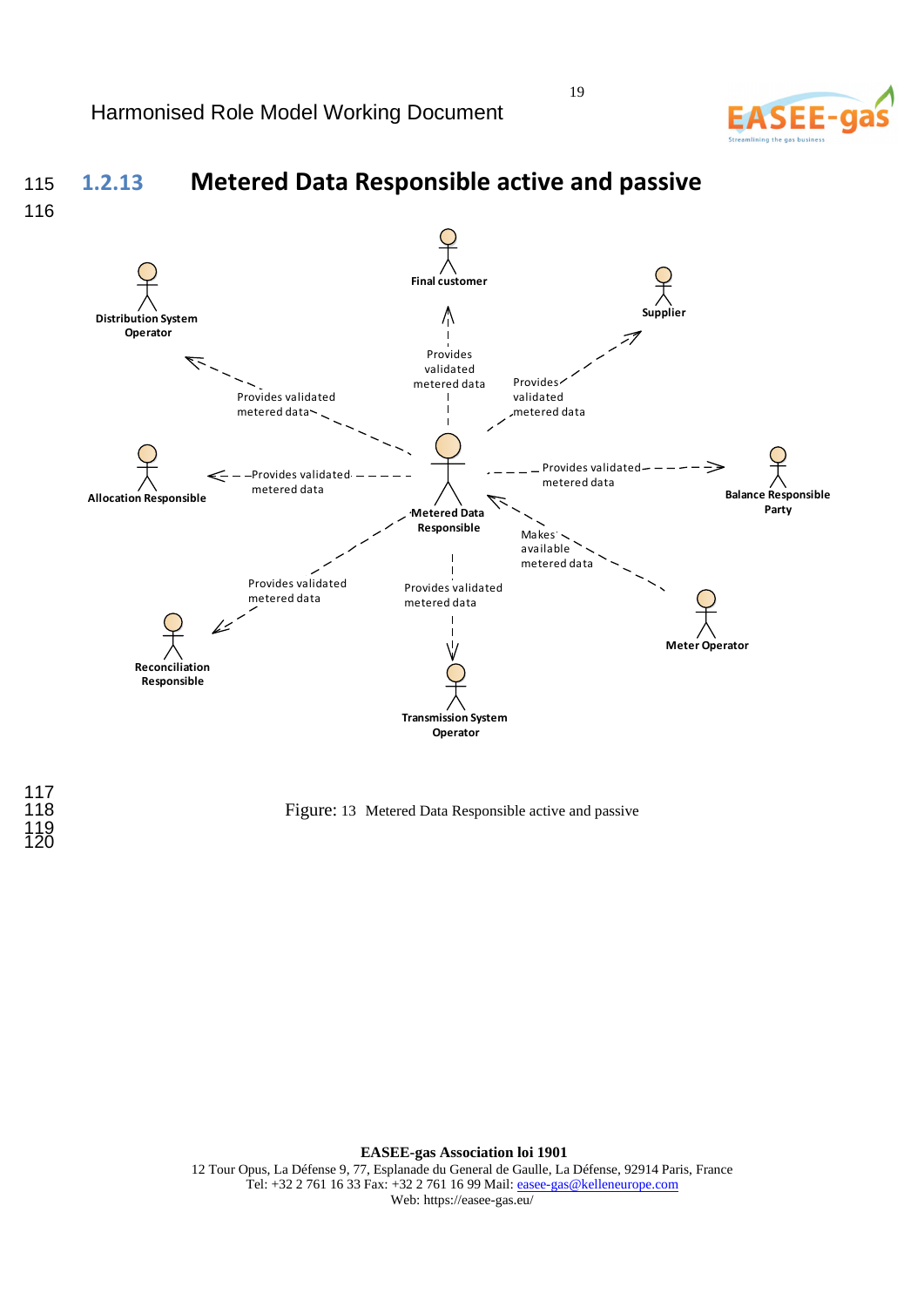

# <sup>121</sup>**1.2.14 Meter Operator active**

122



123 125 126

Figure: 14 Meter Operator active

**EASEE-gas Association loi 1901**  12 Tour Opus, La Défense 9, 77, Esplanade du General de Gaulle, La Défense, 92914 Paris, France Tel: +32 2 761 16 33 Fax: +32 2 761 16 99 Mail: easee-gas@kelleneurope.com Web: https://easee-gas.eu/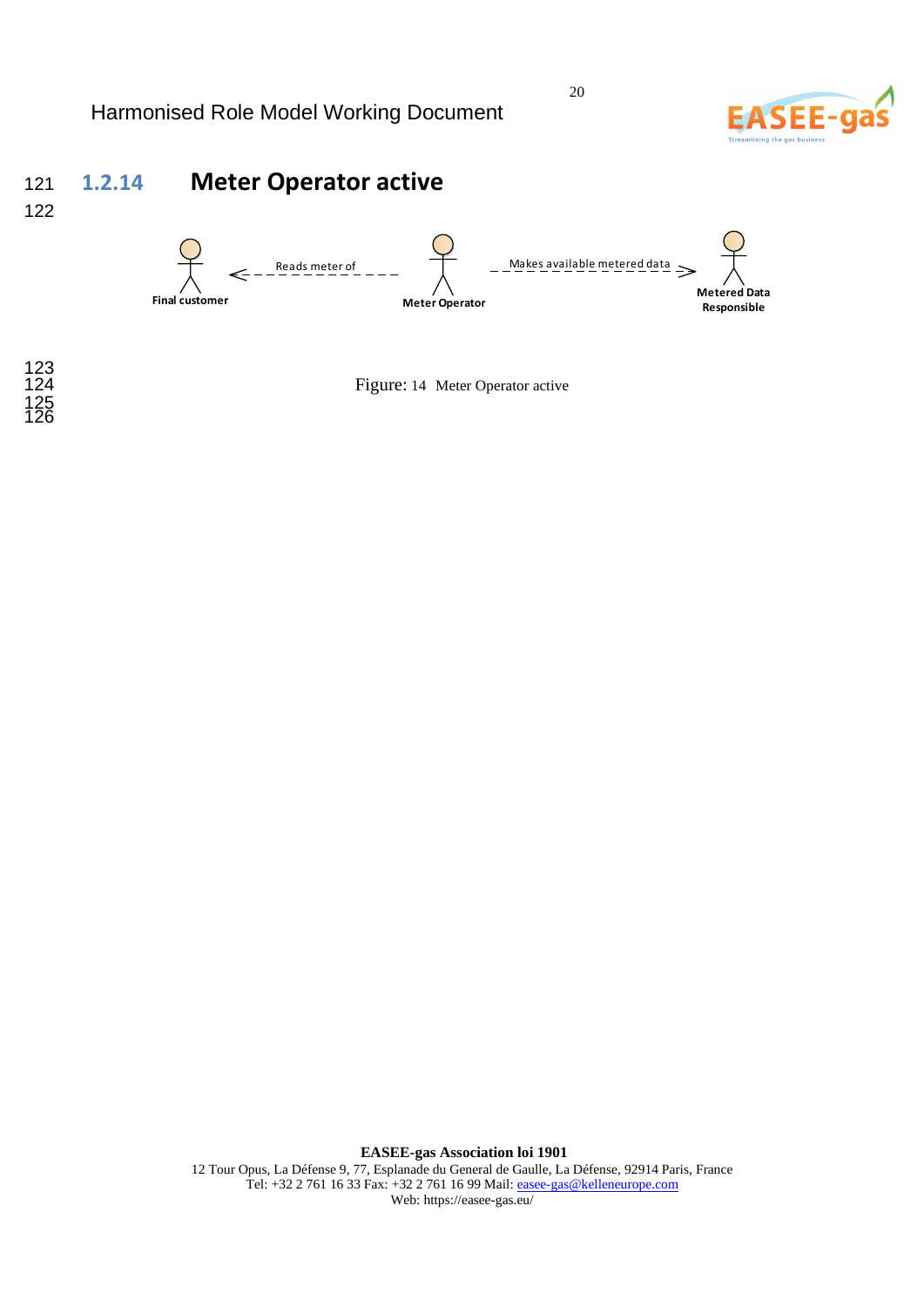

# <sup>127</sup>**1.2.15 Production Facility Operator active and passive**

128



129 131

Figure: 15 Production Facility Operator active and passive

**EASEE-gas Association loi 1901**  12 Tour Opus, La Défense 9, 77, Esplanade du General de Gaulle, La Défense, 92914 Paris, France Tel: +32 2 761 16 33 Fax: +32 2 761 16 99 Mail: easee-gas@kelleneurope.com Web: https://easee-gas.eu/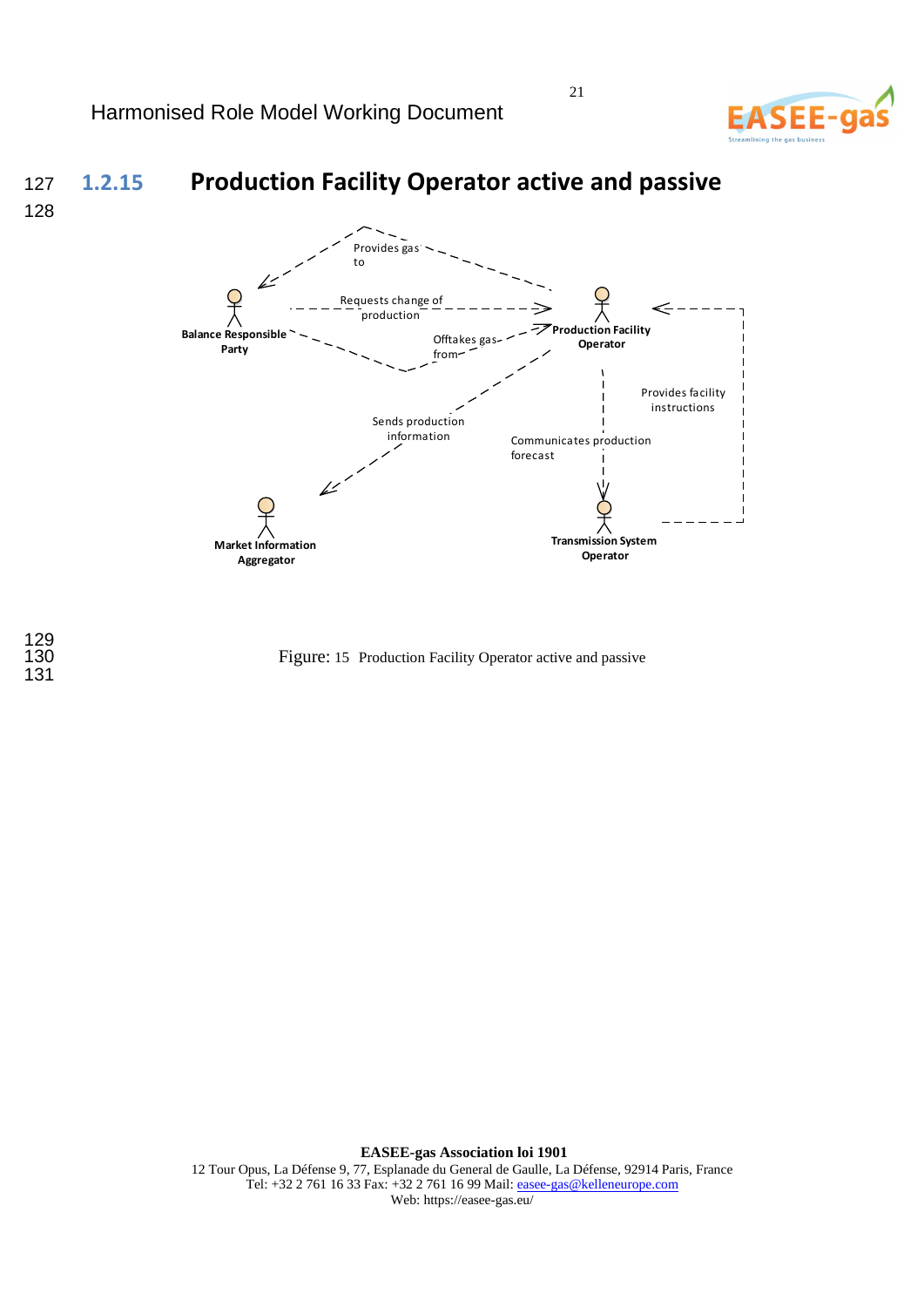134<br>135

136



# <sup>132</sup>**1.2.16 Reconciliation Responsible active and passive**



22

Figure: 16 Reconciliation Responsible active and passive

**EASEE-gas Association loi 1901**  12 Tour Opus, La Défense 9, 77, Esplanade du General de Gaulle, La Défense, 92914 Paris, France Tel: +32 2 761 16 33 Fax: +32 2 761 16 99 Mail: easee-gas@kelleneurope.com Web: https://easee-gas.eu/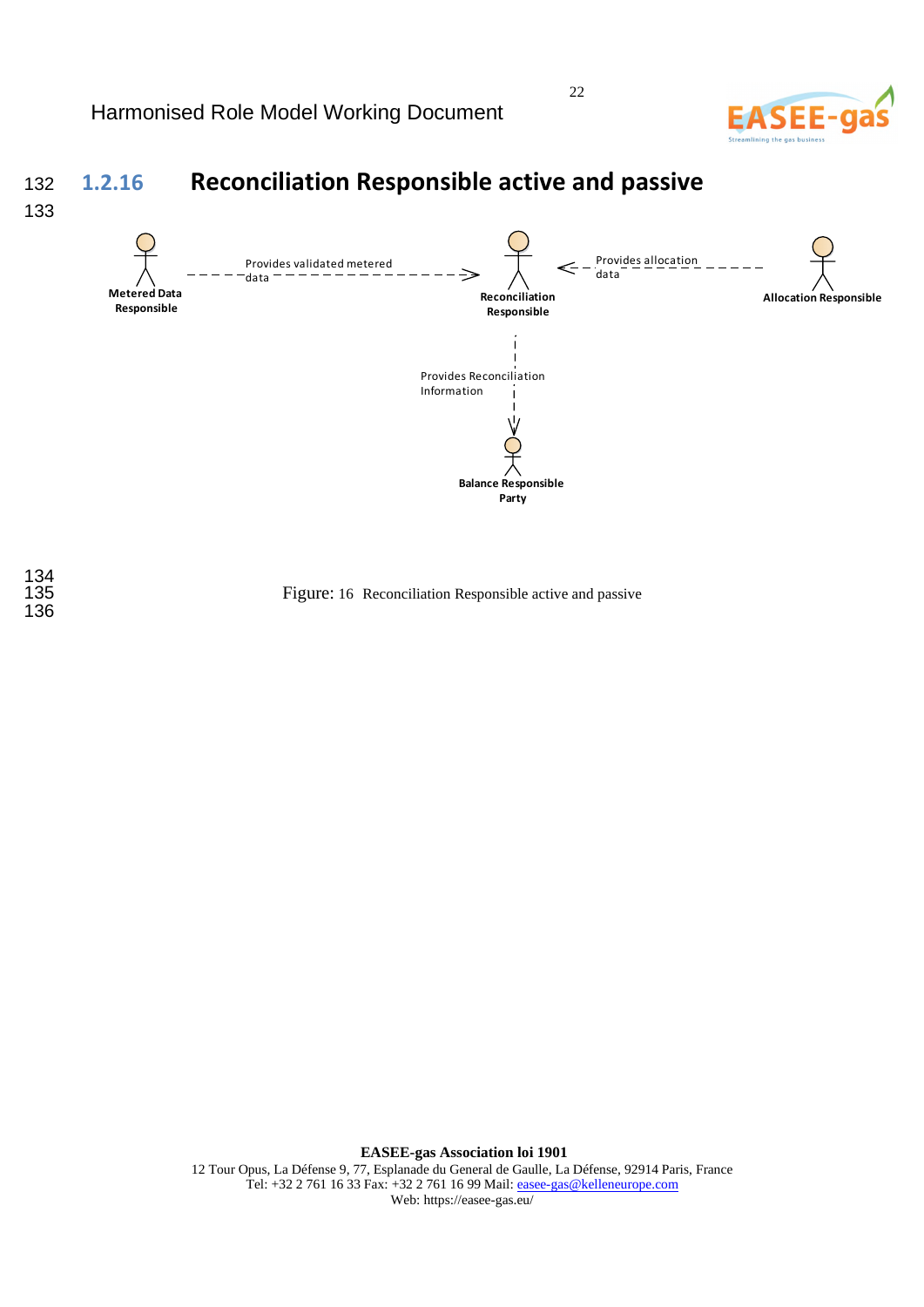# **EASEE-**



139 141 142

Figure: 17 Storage System Operator active and passive

**EASEE-gas Association loi 1901**  12 Tour Opus, La Défense 9, 77, Esplanade du General de Gaulle, La Défense, 92914 Paris, France Tel: +32 2 761 16 33 Fax: +32 2 761 16 99 Mail: easee-gas@kelleneurope.com Web: https://easee-gas.eu/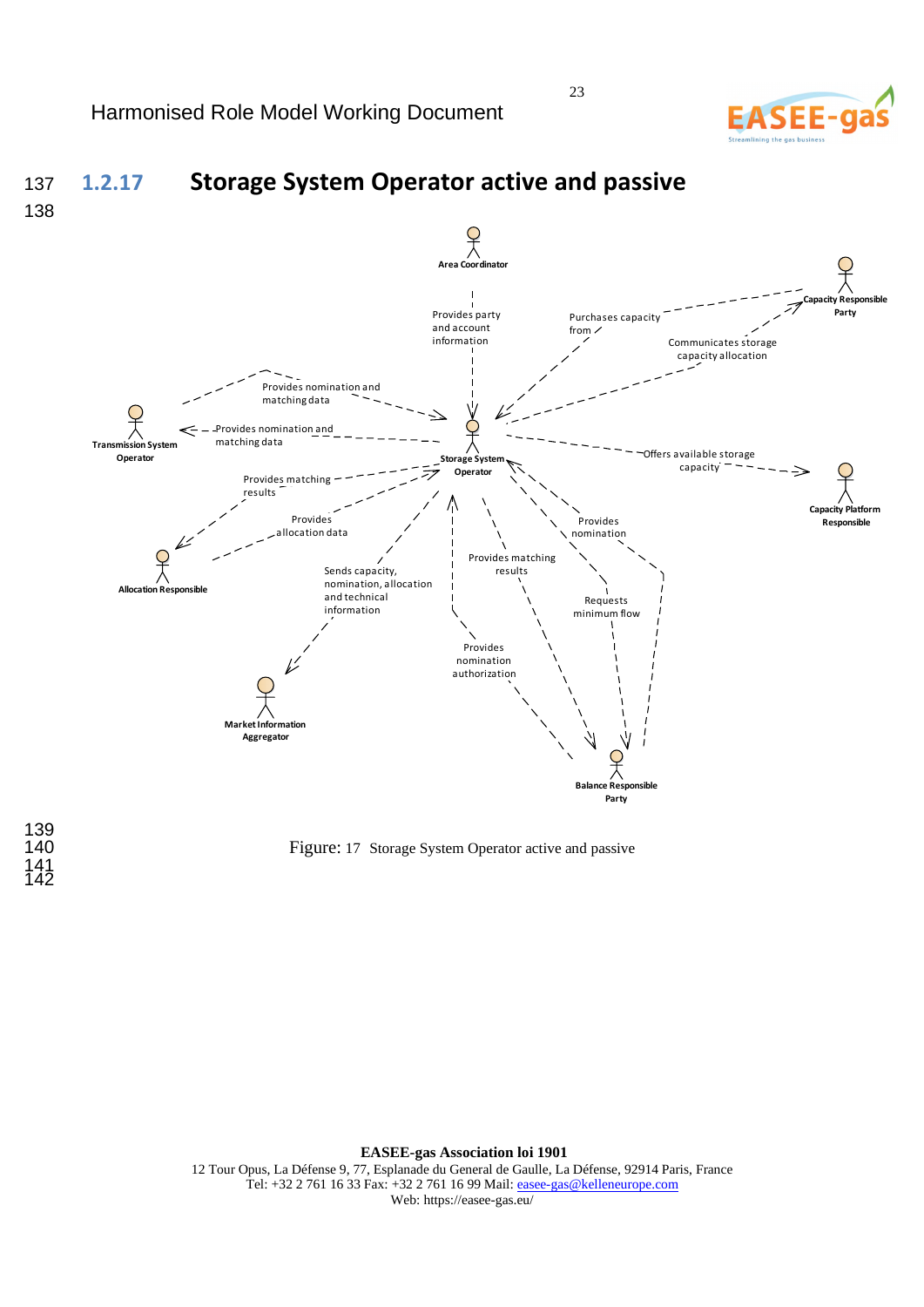

# <sup>143</sup>**1.2.18 Supplier active and passive**



145<br>146 147 148

Figure: 18 Supplier active and passive

**EASEE-gas Association loi 1901**  12 Tour Opus, La Défense 9, 77, Esplanade du General de Gaulle, La Défense, 92914 Paris, France Tel: +32 2 761 16 33 Fax: +32 2 761 16 99 Mail: easee-gas@kelleneurope.com Web: https://easee-gas.eu/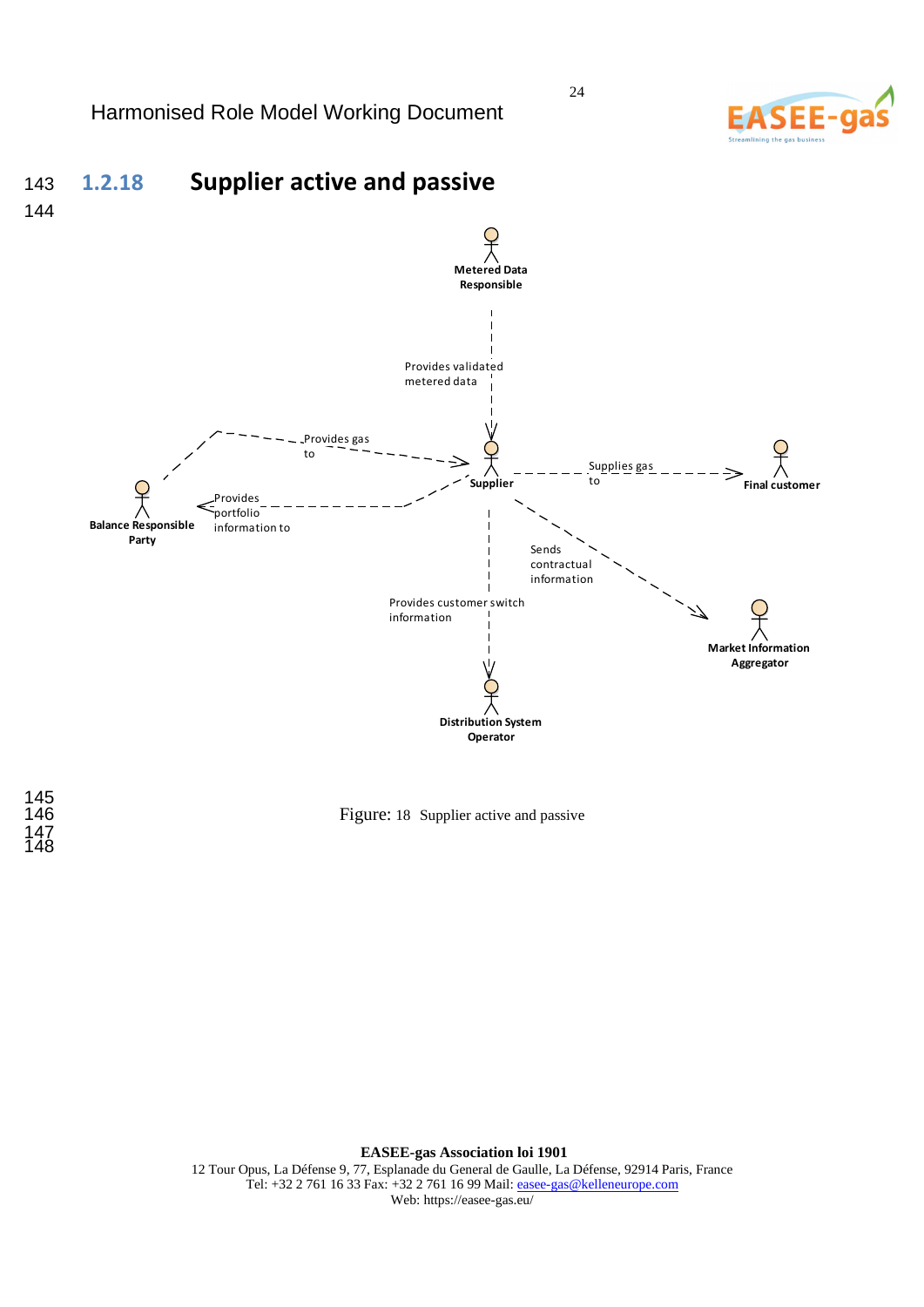

# <sup>149</sup>**1.2.19 Trader active and passive**





151 153



**EASEE-gas Association loi 1901**  12 Tour Opus, La Défense 9, 77, Esplanade du General de Gaulle, La Défense, 92914 Paris, France Tel: +32 2 761 16 33 Fax: +32 2 761 16 99 Mail: easee-gas@kelleneurope.com Web: https://easee-gas.eu/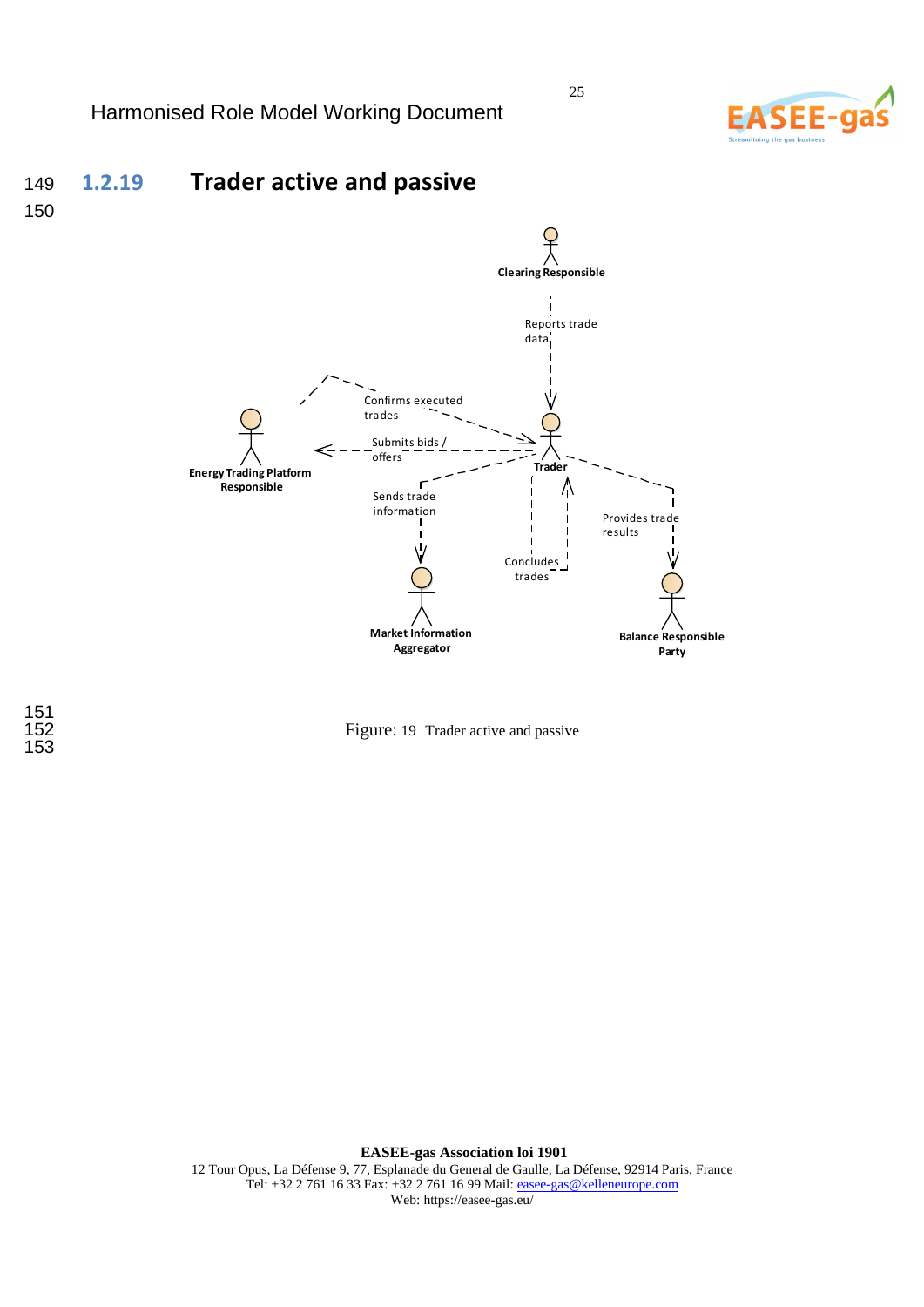

Q

Ç

 $\frac{1}{\lambda}$ 

# <sup>154</sup>**1.2.20 Transmission System Operator active**



### Provides gas flow requirements Informs about capacity nfirms capacity surrender reques curtailment<sup>-</sup> Provides nomination and Informs about capacity curtailment matching data  $\Box$ Confirms capacity W٨ information Provides capacity **Transmission S** surrender results Provides nomination and matching data **System Capacity Responsible**  Accepts **Operato Operator Party** transfer Sends capacity, nomination, contractual, allocation, flow and technical information Requests balancing Provides matching results **Market Information Aggregato Area Coordinator** Provides facilit Provides instruction interuption notice  $Offer$ À Requests available **Allocation Responsible** reverse capacity **I**Provides Provides nominati matching results auction and matching dataProvides flow commitment Provides allocated Provides capacity credit limits Provides matching **Production Facility Operator** Coordinates grid results operations (no automated **Capacity Platform**  interaction process) **Responsible LNG System Operator Balance Responsible**

156 158

Figure: 20 Transmission System Operator active

**Distribution System Operato** 

**EASEE-gas Association loi 1901**  12 Tour Opus, La Défense 9, 77, Esplanade du General de Gaulle, La Défense, 92914 Paris, France Tel: +32 2 761 16 33 Fax: +32 2 761 16 99 Mail: easee-gas@kelleneurope.com Web: https://easee-gas.eu/

26

**Party**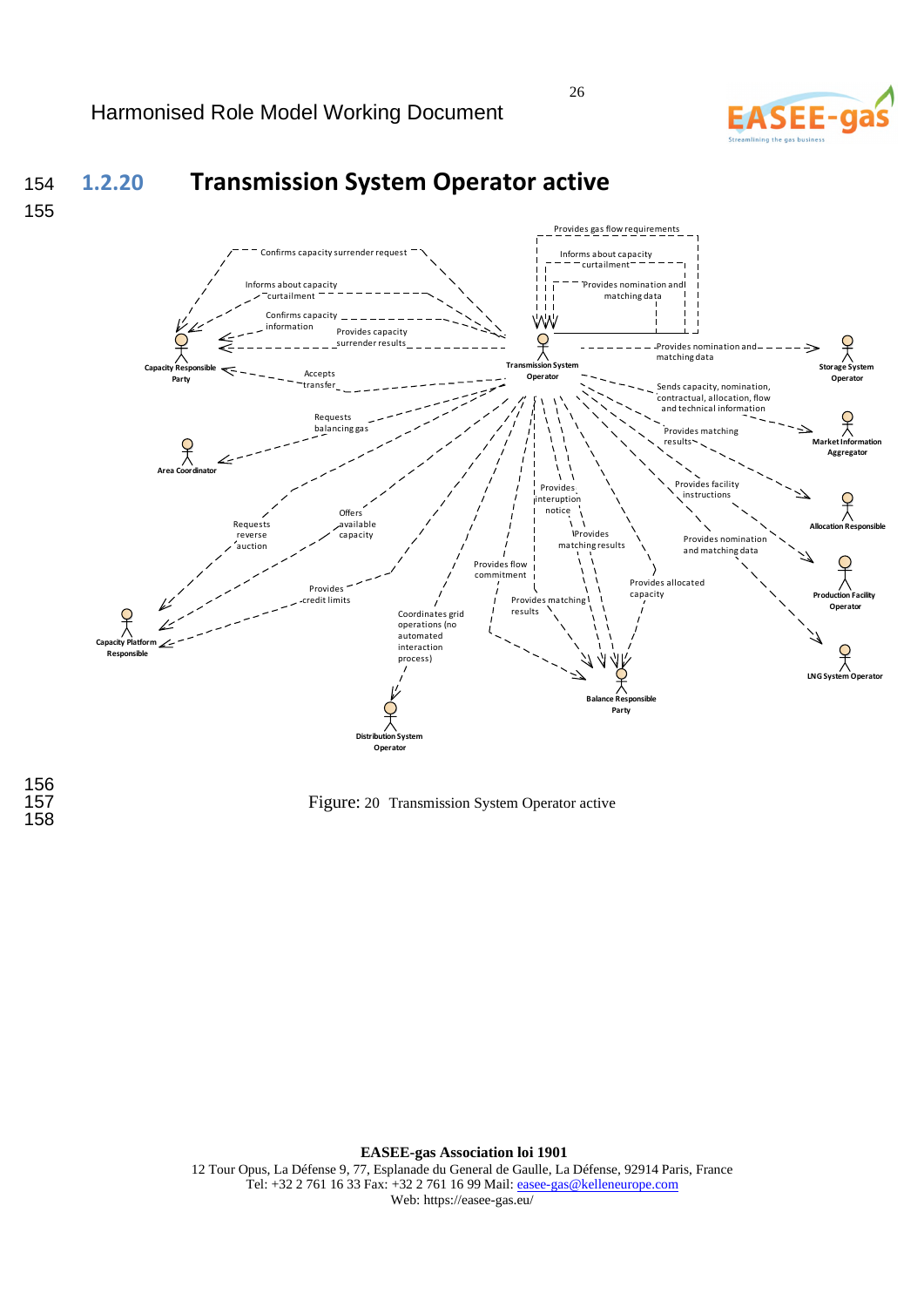### <sup>159</sup>**1.2.21 Transmission System Operator passive**  160 **Distribution System Production Facility Operato Operato LNG System Operator** Provides nomination Communicates and matching data production Coordinates grid operations (no automated forecast  $-1$ interaction process) Provides gas flow requirements Informs about capacity Provides nomination curtailmentand matching data **Area Coordinator** Provides party and Provides non-matching account information Provides nomination nomination authorization Provides -Nominates ga nomination and **Transmission System**  age Sys flows matching data Provides **Operator Operator Balance Responsible**<br> **Balance Responsible** nominations Provides valida **Party** metered data  $\Lambda \Lambda$ Provides allocation relevant data **Metered Data Responsible** Provides weath data Initiates surrender Communicates detailed capacity transmission auction results Surrenders **Allocation Res** Advices capacity Provides validated Informs about used **Weather Data Provider** secondary credit limits offerred capacity market transfer Purchase from **Capacity Platform Responsible Resp Party**

Figure: 21 Transmission System Operator passive

**EASEE-gas Association loi 1901**  12 Tour Opus, La Défense 9, 77, Esplanade du General de Gaulle, La Défense, 92914 Paris, France Tel: +32 2 761 16 33 Fax: +32 2 761 16 99 Mail: easee-gas@kelleneurope.com

Web: https://easee-gas.eu/



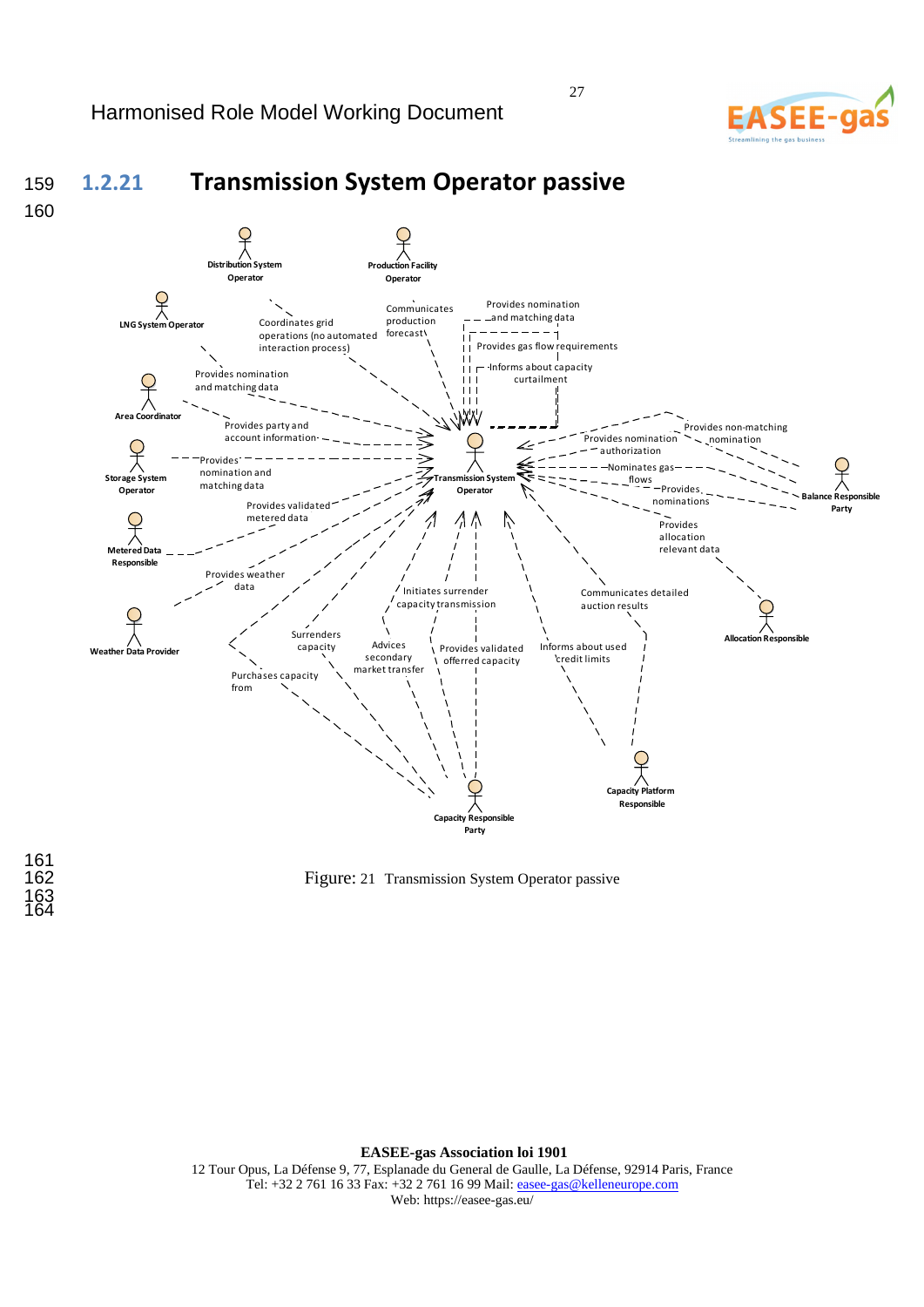

# <sup>165</sup>**1.2.22 Weather Data Provider active**







Figure: 22 Weather Data Provider active

**EASEE-gas Association loi 1901**  12 Tour Opus, La Défense 9, 77, Esplanade du General de Gaulle, La Défense, 92914 Paris, France Tel: +32 2 761 16 33 Fax: +32 2 761 16 99 Mail: easee-gas@kelleneurope.com Web: https://easee-gas.eu/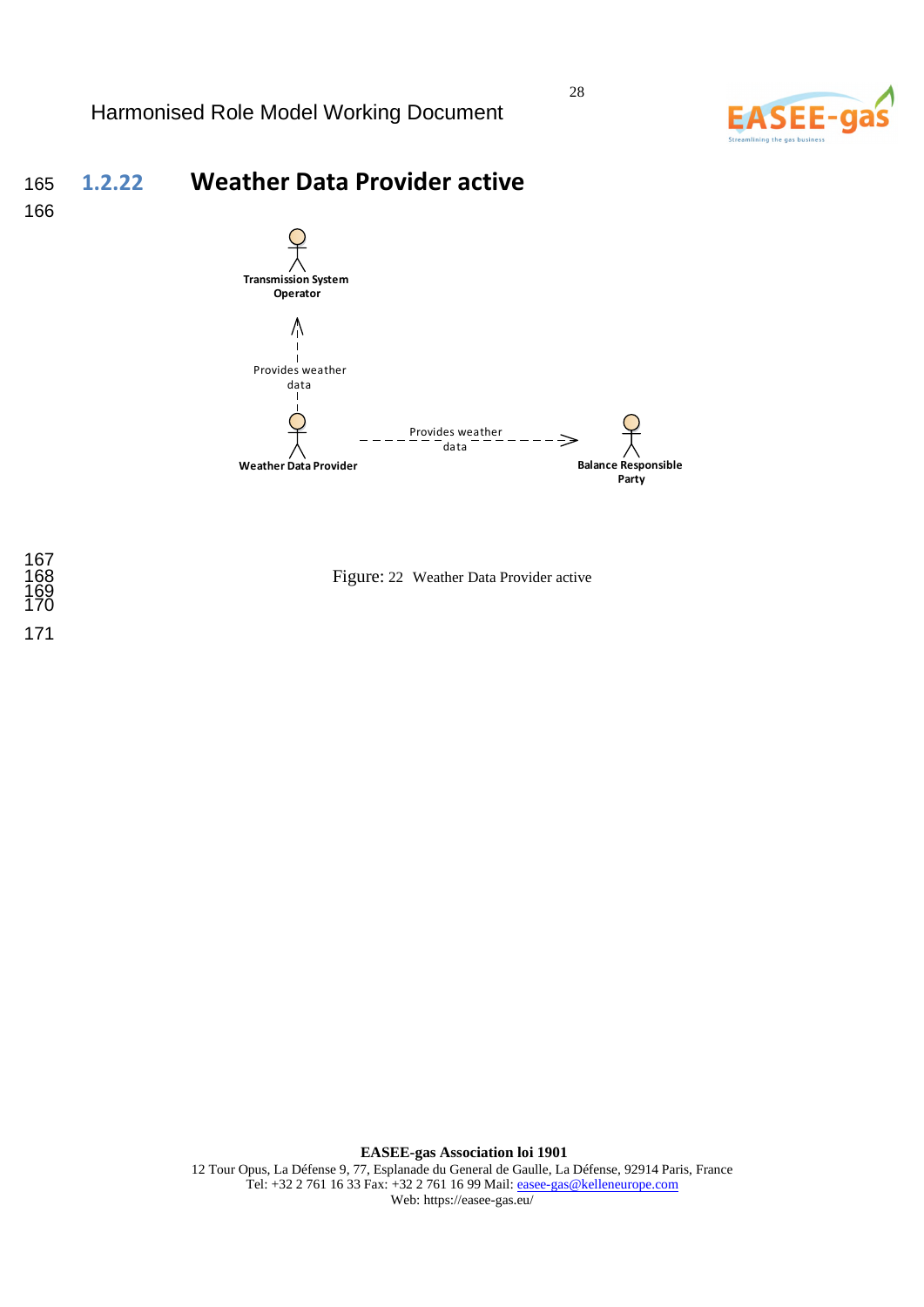



173





Figure: 23 Role generalisations

**EASEE-gas Association loi 1901**  12 Tour Opus, La Défense 9, 77, Esplanade du General de Gaulle, La Défense, 92914 Paris, France Tel: +32 2 761 16 33 Fax: +32 2 761 16 99 Mail: easee-gas@kelleneurope.com Web: https://easee-gas.eu/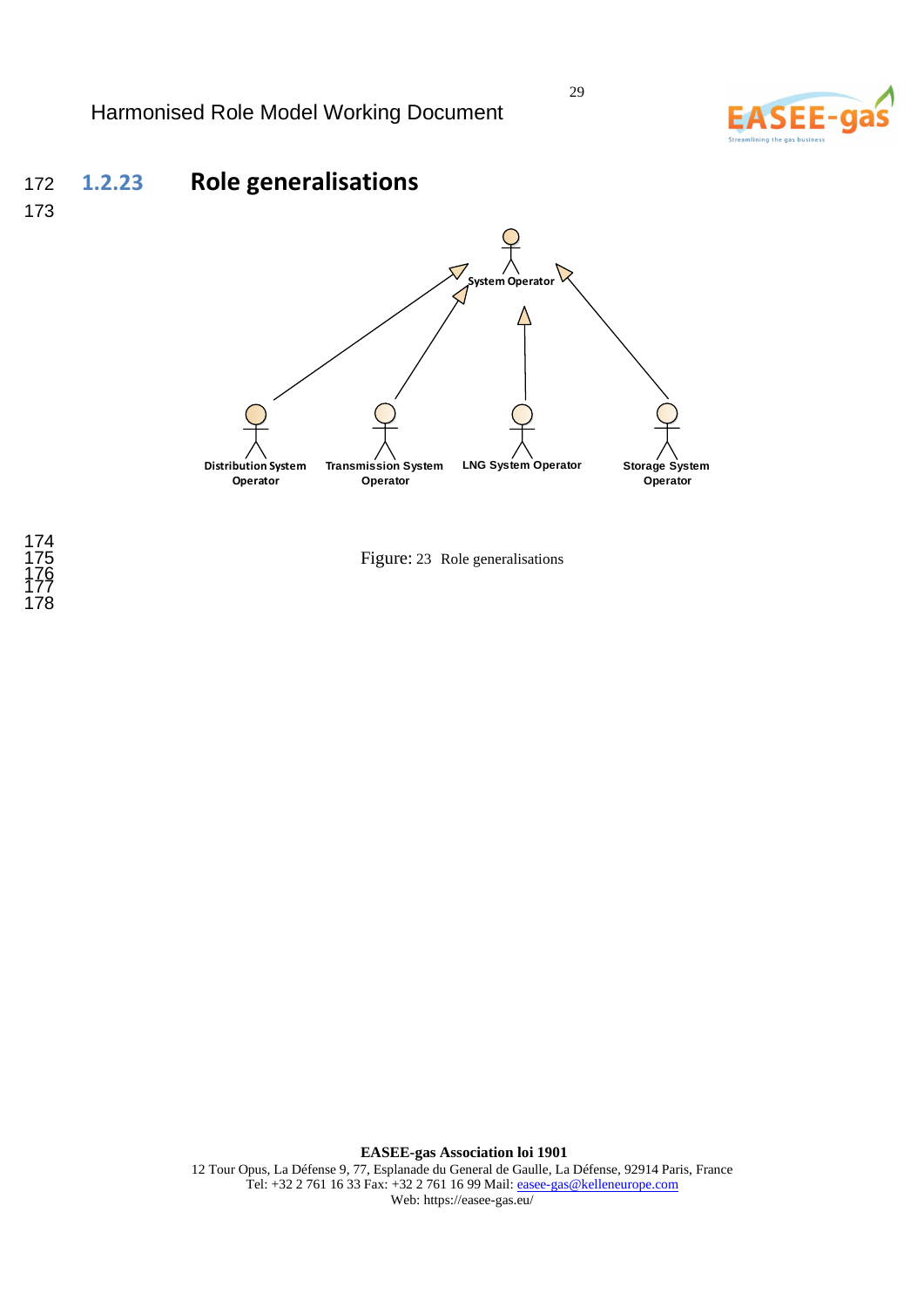

# <sup>179</sup>**2 CBP**

# <sup>180</sup>**2.1 Overview of the roles in the model**

181 The overview provides a perspective of the role model making use of only one interaction between each pair of roles in order<br>182 to avoid clutter in the diagram. The interaction chosen may not necessarily be significan 182 to avoid clutter in the diagram. The interaction chosen may not necessarily be significant to some but the objective is simply to place the roles in the diagram. to place the roles in the diagram.

184

185

187 188 189



Figure: 24 Overview of the roles in the model

**EASEE-gas Association loi 1901**  12 Tour Opus, La Défense 9, 77, Esplanade du General de Gaulle, La Défense, 92914 Paris, France

Tel: +32 2 761 16 33 Fax: +32 2 761 16 99 Mail: easee-gas@kelleneurope.com Web: https://easee-gas.eu/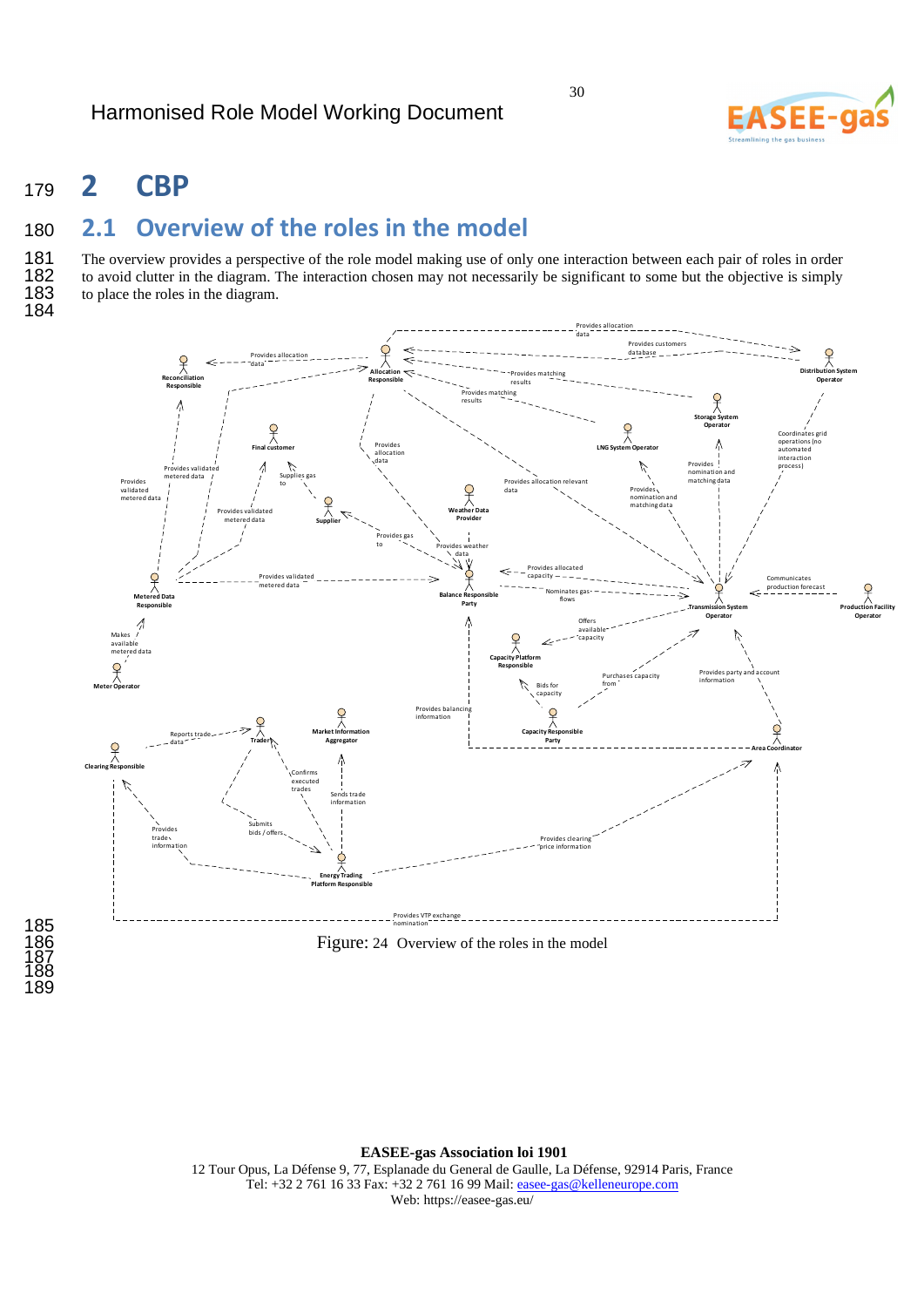

## <sup>190</sup>**2.2 Business Process Interactions**

- 191 The following business processes are covered by the Gas Role Model:<br>192 Capacity Allocation Process
	- Capacity Allocation Process
- 193 Gas Trading Process 194 o Exchange Gas Trading Process<br>195 o OTC Gas Trading Process 195 o OTC Gas Trading Process<br>196 • Nomination and Matching Pr
- 196 Nomination and Matching Process<br>197 Balancing and Settlement Process
- 197 Balancing and Settlement Process
- 198 o Metering Process<br>199 o Allocation Proces
	-
- 199 o Allocation Process<br>200 o Balancing Process 200 o Balancing Process<br>201 o Settlement Process
- 201 o Settlement Process<br>202 REMIT and Transp
- REMIT and Transparency Process 203

**EASEE-gas Association loi 1901**  12 Tour Opus, La Défense 9, 77, Esplanade du General de Gaulle, La Défense, 92914 Paris, France Tel: +32 2 761 16 33 Fax: +32 2 761 16 99 Mail: easee-gas@kelleneurope.com Web: https://easee-gas.eu/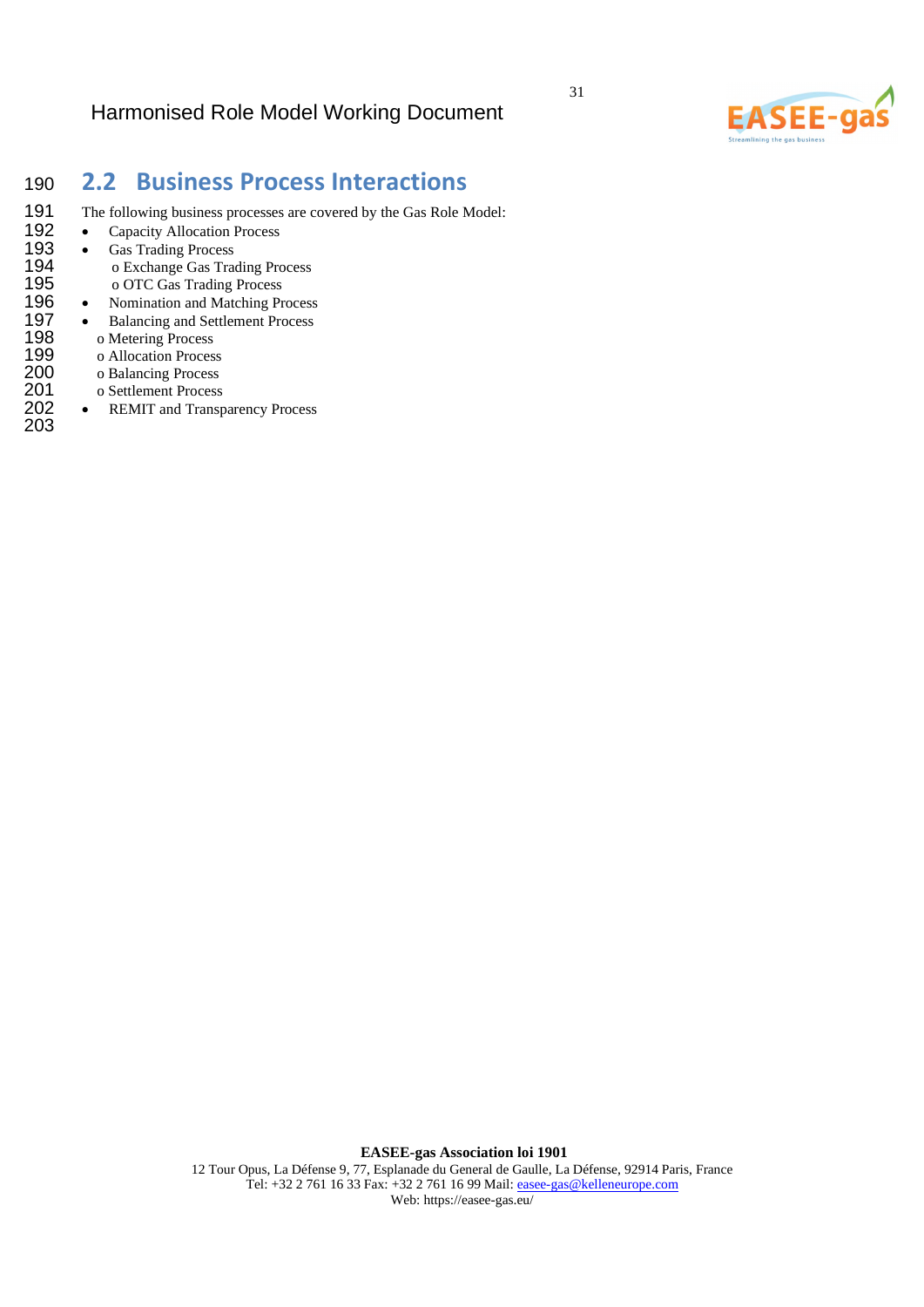# **ASFF-**

### 204 **2.2.1 Capacity Allocation Process**

207

209

205 The Capacity Allocation Process is necessary for the implementation of a transparent and non-discriminatory system of access to and allocation of gas networks transmission capacities for all Capacity Responsible Partie to and allocation of gas networks transmission capacities for all Capacity Responsible Parties.



**EASEE-gas Association loi 1901**  12 Tour Opus, La Défense 9, 77, Esplanade du General de Gaulle, La Défense, 92914 Paris, France Tel: +32 2 761 16 33 Fax: +32 2 761 16 99 Mail: easee-gas@kelleneurope.com Web: https://easee-gas.eu/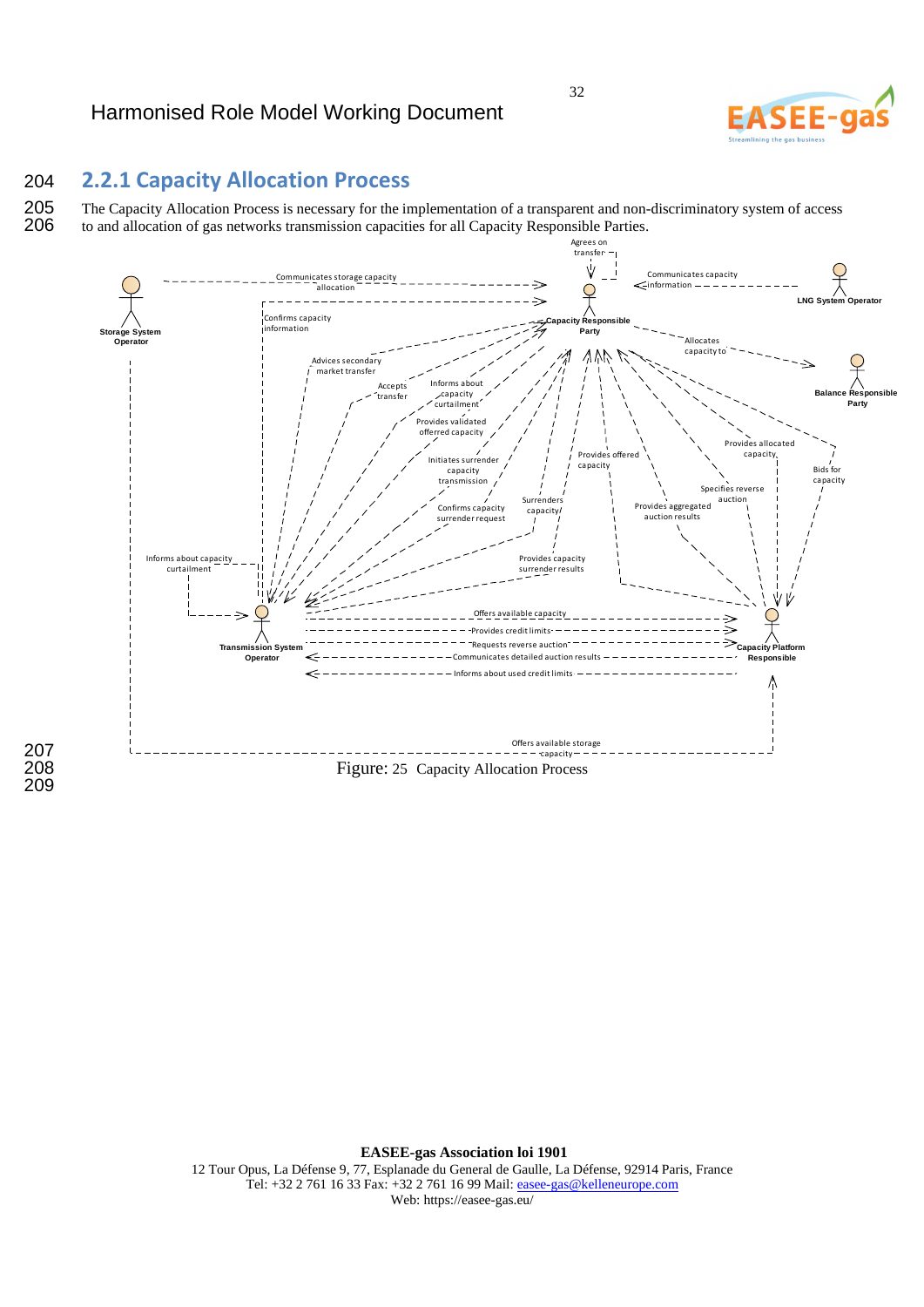### 210 **2.2.2 Exchange Gas Trading Process**

217<br>218

219

211 The Exchange Gas Trading Process takes place at an energy trading platform where a Trader from party A offers a quantity of gas with a certain price for a specific delivery time and a Trader from another party B agrees

212 gas with a certain price for a specific delivery time and a Trader from another party B agrees to the offer. The offer and 213 agreement lead to a trade which is executed by the Clearing Responsible Party of the Energy

213 agreement lead to a trade which is executed by the Clearing Responsible Party of the Energy Trading Platform Responsible.<br>214 This nomination to the virtual trading point of the Area Coordinator is done single sided (s 214 This nomination to the virtual trading point of the Area Coordinator is done single sided (see Nomination & Matching process).<br>215 The Balance Responsible Parties of party A and B will balance their portfolios in line 215 The Balance Responsible Parties of party A and B will balance their portfolios in line with the traded quantities. Area 216 Coordinators may use the process for Area Balancing purposes. Coordinators may use the process for Area Balancing purposes.



**EASEE-gas Association loi 1901**  12 Tour Opus, La Défense 9, 77, Esplanade du General de Gaulle, La Défense, 92914 Paris, France Tel: +32 2 761 16 33 Fax: +32 2 761 16 99 Mail: easee-gas@kelleneurope.com Web: https://easee-gas.eu/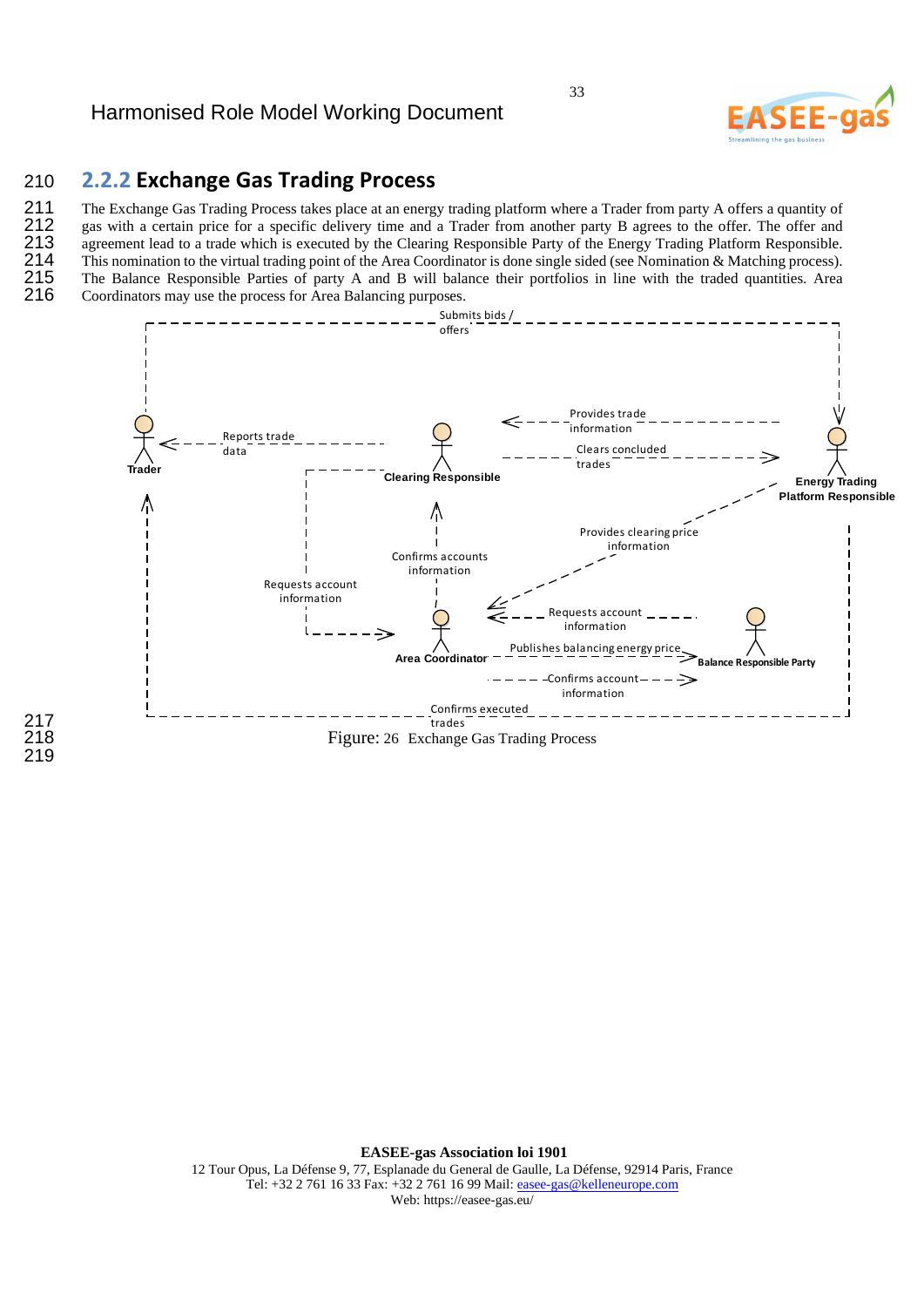

### 220 **2.2.3 OTC Gas Trading Process**

221 In the OTC Gas Trading Process Balance Responsible Parties provide availability and offtake information for buying or selling<br>222 gas based on bilateral contracts. These gas quantities will be used to balance the portf

222 gas based on bilateral contracts. These gas quantities will be used to balance the portfolio of the Balance Responsible Party.<br>223 To be able to operate gas trading contracts, Balance Responsible Parties receive input 223 To be able to operate gas trading contracts, Balance Responsible Parties receive input from Traders, Suppliers and Capacity 224 Responsible Parties. Responsible Parties.



**EASEE-gas Association loi 1901**  12 Tour Opus, La Défense 9, 77, Esplanade du General de Gaulle, La Défense, 92914 Paris, France Tel: +32 2 761 16 33 Fax: +32 2 761 16 99 Mail: easee-gas@kelleneurope.com Web: https://easee-gas.eu/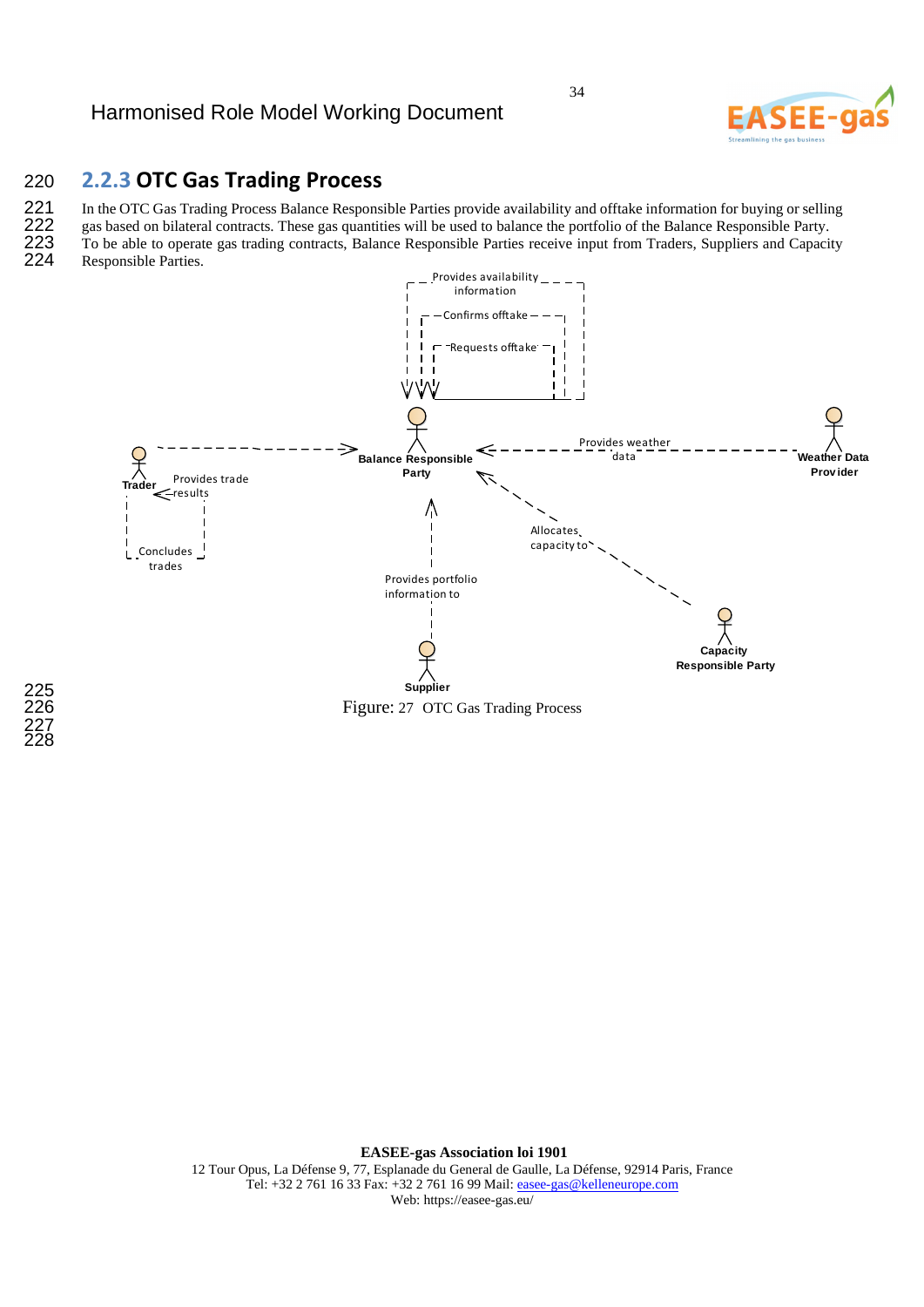

### 229 **2.2.4 Nomination And Matching Process**

- 230 The Nomination and Matching Process consists of two steps:<br>231 1. A nomination is the prior reporting by the Balance Resp
- 231 1. A nomination is the prior reporting by the Balance Responsible Party to the System Operator of the actual flow that the 232 Balance Responsible Party wishes to inject into or withdraw from the system. Additionally, 232 Balance Responsible Party wishes to inject into or withdraw from the system. Additionally, a nomination to the virtual trading point is done by the Balance Responsible Party to the Area Coordinator to indicate the trad 233 trading point is done by the Balance Responsible Party to the Area Coordinator to indicate the traded quantities.<br>234 2. Matching is the process of comparing and aligning processed quantities of gas for Balance Respons
- 234 2. Matching is the process of comparing and aligning processed quantities of gas for Balance Responsible Parties at both sides of a connection point between systems, which results in confirmed quantities for the Balanc 235 sides of a connection point between systems, which results in confirmed quantities for the Balance Responsible Parties.<br>236 The matching on the virtual trading point confirms the traded quantities. The matching on the virtual trading point confirms the traded quantities.





**EASEE-gas Association loi 1901** 

12 Tour Opus, La Défense 9, 77, Esplanade du General de Gaulle, La Défense, 92914 Paris, France Tel: +32 2 761 16 33 Fax: +32 2 761 16 99 Mail: easee-gas@kelleneurope.com Web: https://easee-gas.eu/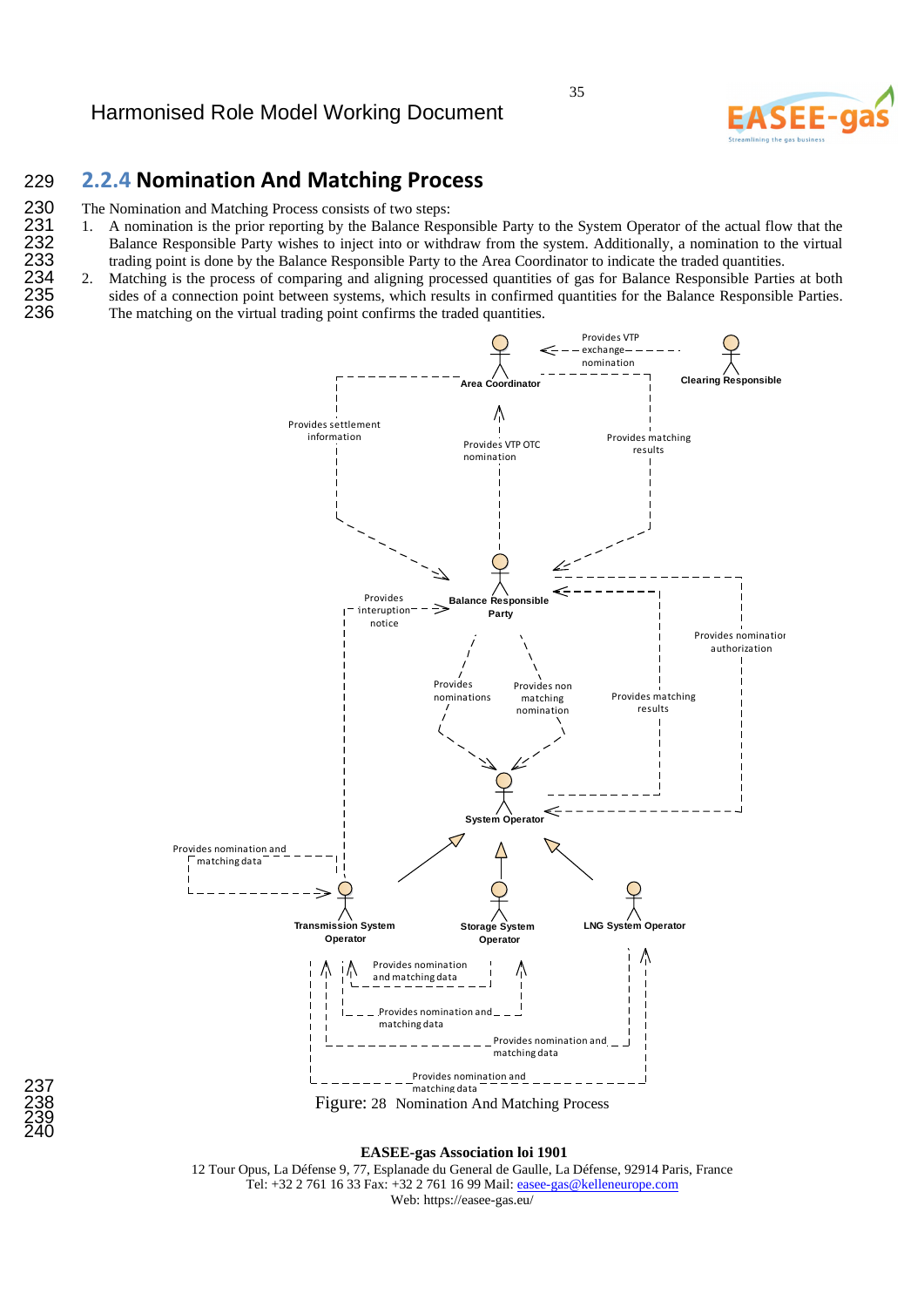

### 241 **2.2.5 Metering Process**

242 The Metering Process describes the interactions necessary to obtain connection point metering information, compiling the information and providing it to all interested parties. information and providing it to all interested parties.





244<br>245 246 247

> **EASEE-gas Association loi 1901**  12 Tour Opus, La Défense 9, 77, Esplanade du General de Gaulle, La Défense, 92914 Paris, France Tel: +32 2 761 16 33 Fax: +32 2 761 16 99 Mail: easee-gas@kelleneurope.com Web: https://easee-gas.eu/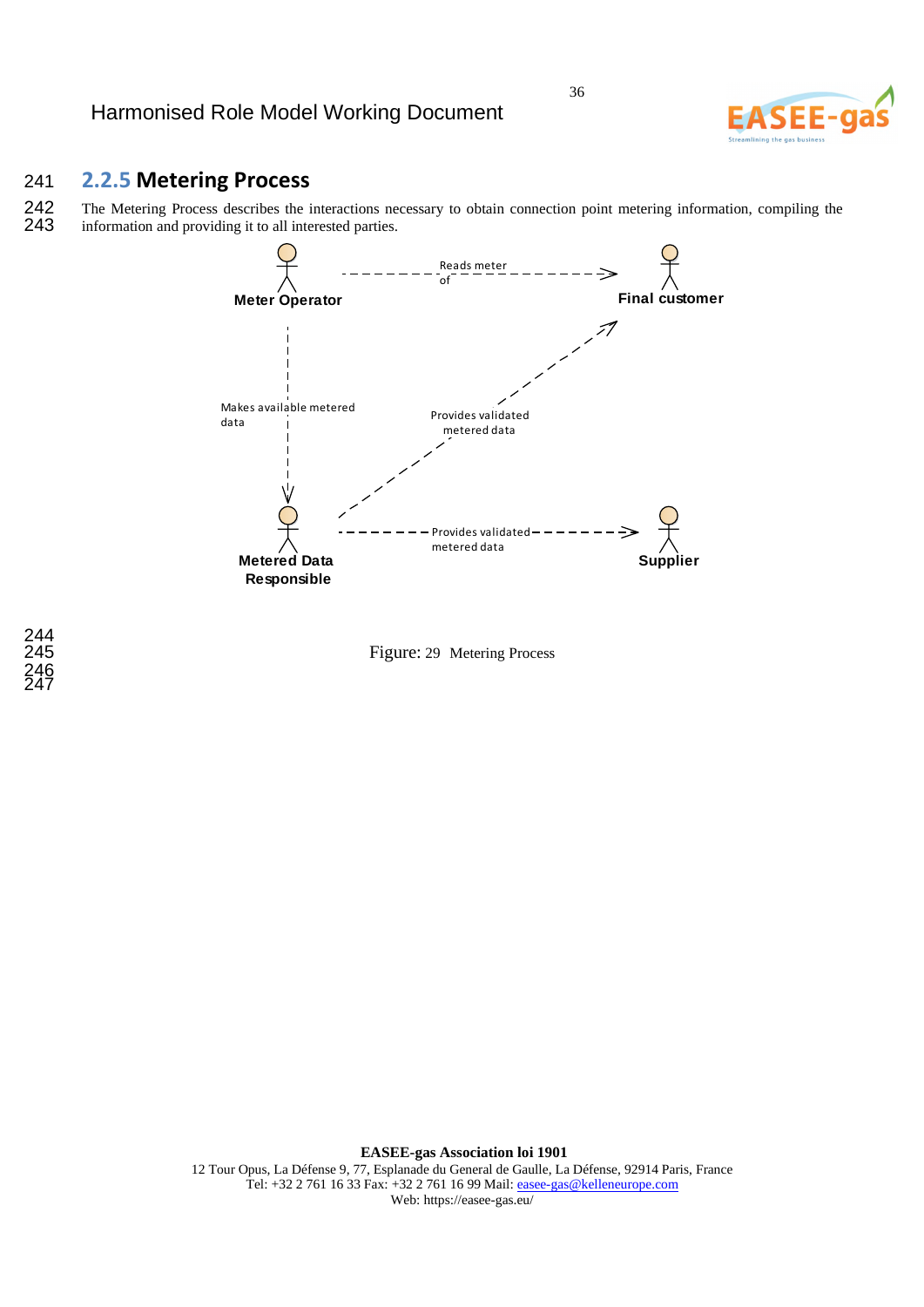

### 248 **2.2.6 Allocation Process**

249 The Allocation Process is carried out by an Allocation Responsible and consists in attributing amounts of energy to Balancing<br>250 Responsible Parties at a connection point based on confirmed nominations' quantities, me 250 Responsible Parties at a connection point based on confirmed nominations' quantities, metering data and the agreed allocation<br>251 rule. The allocation information is provided to all concerned parties. Provisional alloc 251 rule. The allocation information is provided to all concerned parties. Provisional allocations are based on non-validated 252 metering or replacement data. Final allocations are based on validated metering data. 252 metering or replacement data. Final allocations are based on validated metering data.



253 255 256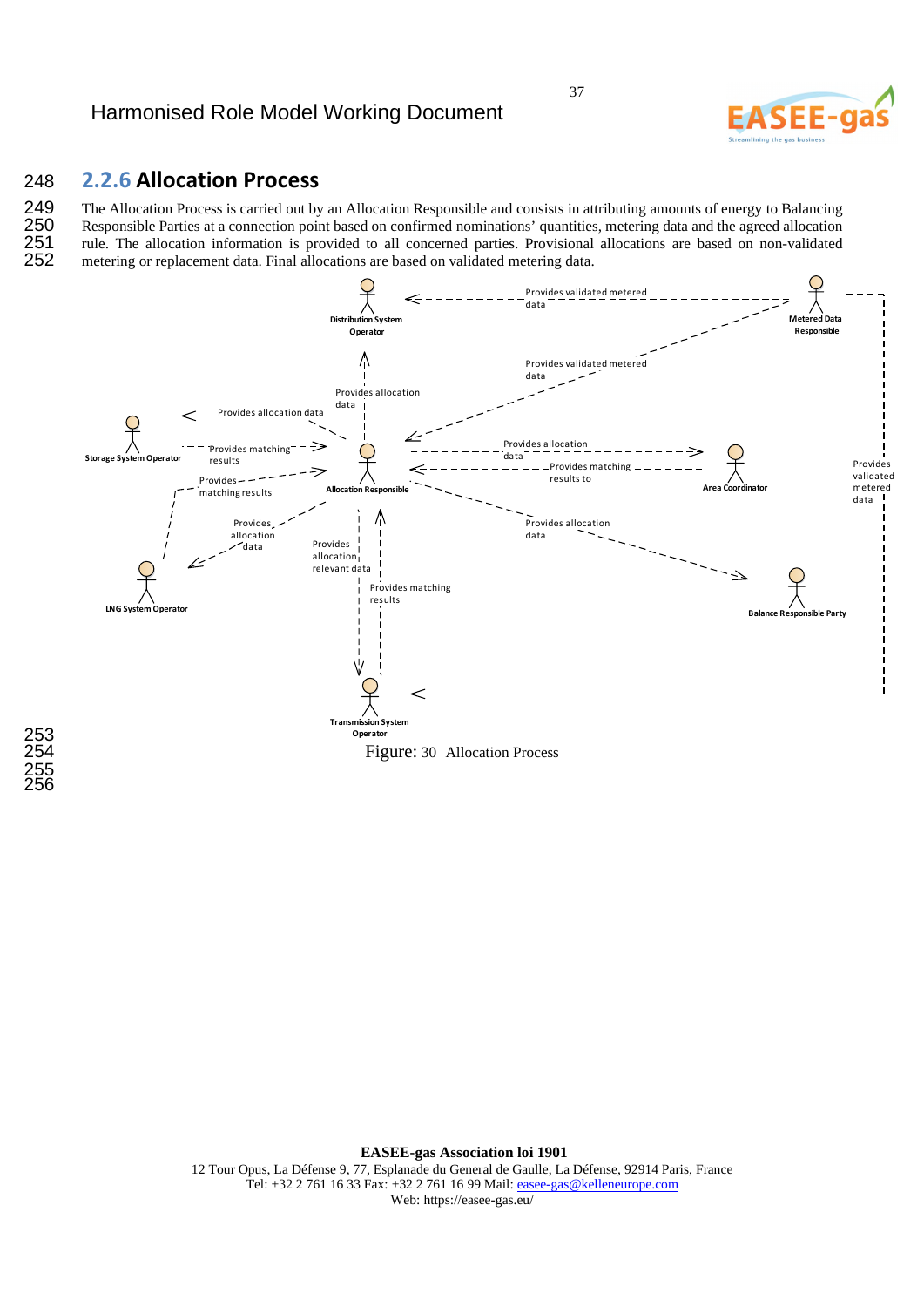### 257 **2.2.7 Balancing Process**

258 In a balancing area the Balancing Process applies the rules for Balancing Responsible Parties to balance their portfolio, for<br>259 Area Coordinators to inform Balance Responsible Parties about their portfolio imbalance 259 Area Coordinators to inform Balance Responsible Parties about their portfolio imbalance and for Area Coordinators to 260 undertake balancing actions to keep the balancing area within its operational limits. The portfol 260 undertake balancing actions to keep the balancing area within its operational limits. The portfolio imbalance is calculated based on allocation data for connection points and concluded trades on the virtual trading poi 261 on allocation data for connection points and concluded trades on the virtual trading point.



262<br>263 264

**EASEE-gas Association loi 1901** 

12 Tour Opus, La Défense 9, 77, Esplanade du General de Gaulle, La Défense, 92914 Paris, France Tel: +32 2 761 16 33 Fax: +32 2 761 16 99 Mail: easee-gas@kelleneurope.com Web: https://easee-gas.eu/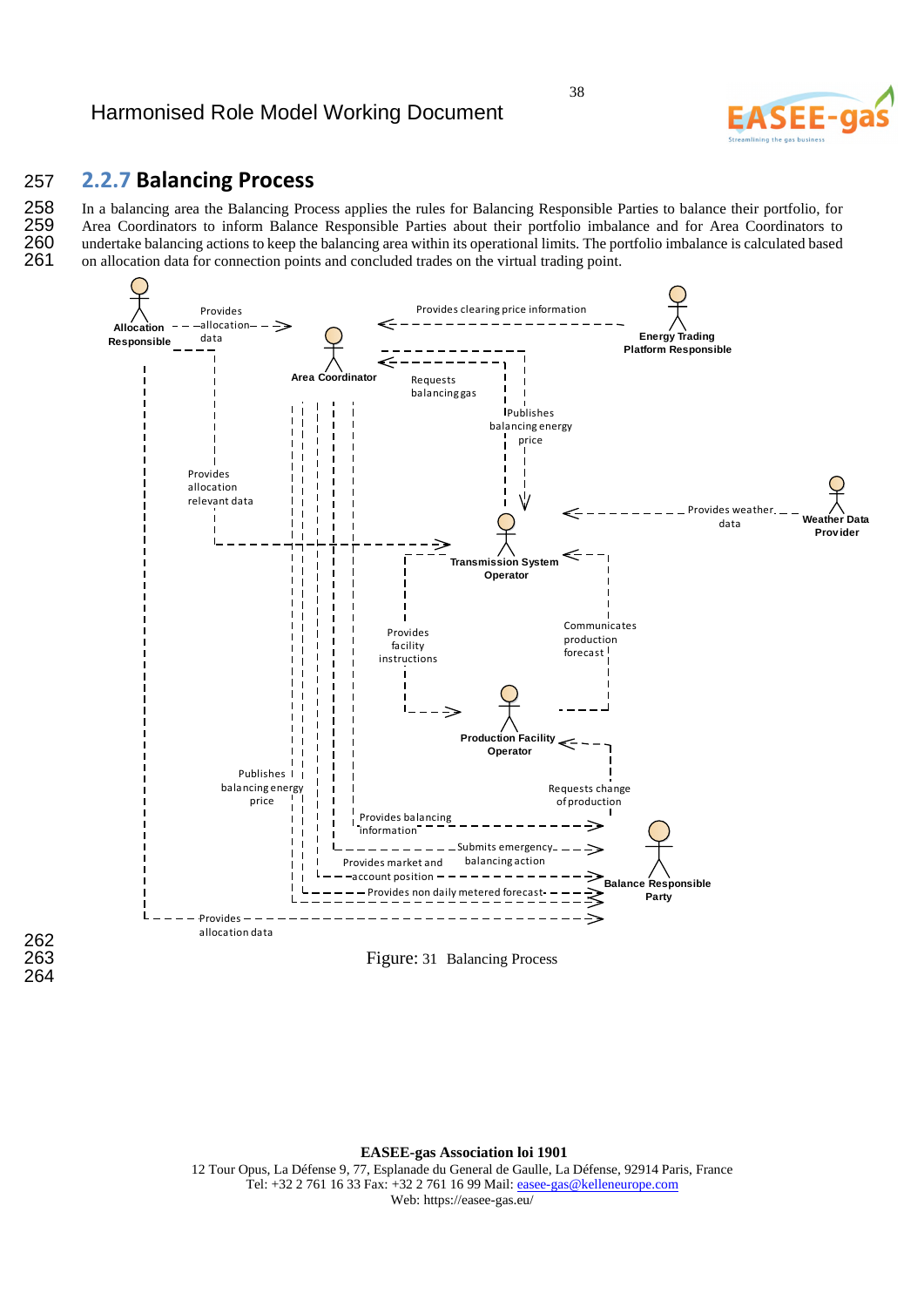### 265 **2.2.8 Settlement Process**

266 The Settlement Process is carried out to settle balancing actions and daily imbalance charges, to settle the difference between<br>267 provisional and final allocations and also to settle reconciliation that would be nece 267 provisional and final allocations and also to settle reconciliation that would be necessary between the allocations and actual 268 consumption subsequently derived from Final Customer meter readings when obtained. The 268 consumption subsequently derived from Final Customer meter readings when obtained. The Settlement Process includes the 269 information flows between parties to perform such settlements. information flows between parties to perform such settlements.



270

272

Figure: 32 Settlement Process

**EASEE-gas Association loi 1901**  12 Tour Opus, La Défense 9, 77, Esplanade du General de Gaulle, La Défense, 92914 Paris, France Tel: +32 2 761 16 33 Fax: +32 2 761 16 99 Mail: easee-gas@kelleneurope.com Web: https://easee-gas.eu/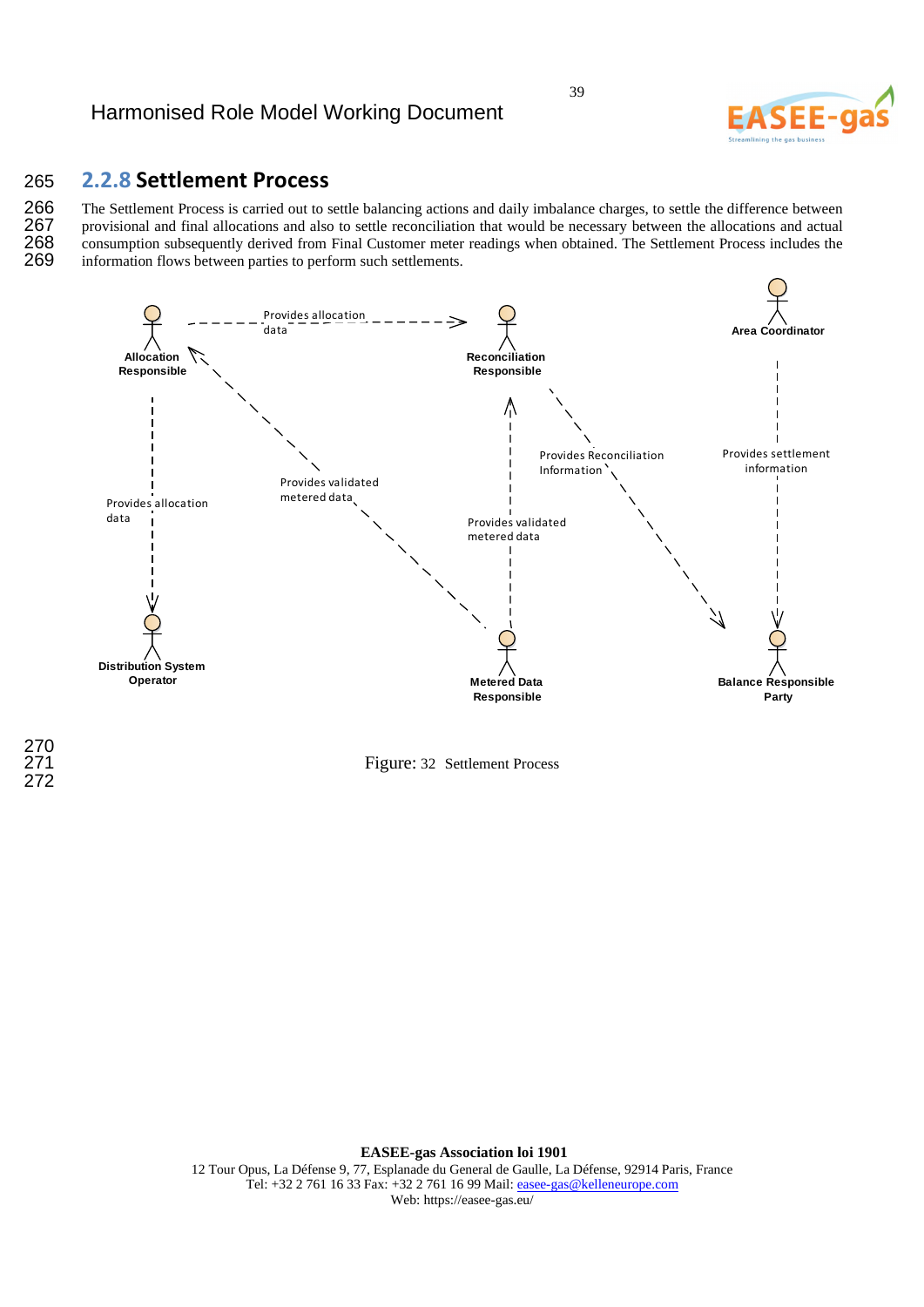### 273 **2.2.9 REMIT and Transparency Process**

274 This process defines the interactions between Transmission, LNG and Storage System Operators and the Transparency platform<br>275 for the transmission of the supply and demand information, based on nominations, forecasts 275 for the transmission of the supply and demand information, based on nominations, forecasts and realised flows in and out of 276 the system as well as the gas contained in LNG and storage facilities in addition to avail 276 the system as well as the gas contained in LNG and storage facilities in addition to available storage that is required for publication in order to ensure market transparency under Regulation (EC) 715/2009 ('Regulation publication in order to ensure market transparency under Regulation (EC) 715/2009 ('Regulation 715').



Figure: 33 REMIT and Transparency Process

**EASEE-gas Association loi 1901**  12 Tour Opus, La Défense 9, 77, Esplanade du General de Gaulle, La Défense, 92914 Paris, France Tel: +32 2 761 16 33 Fax: +32 2 761 16 99 Mail: easee-gas@kelleneurope.com Web: https://easee-gas.eu/

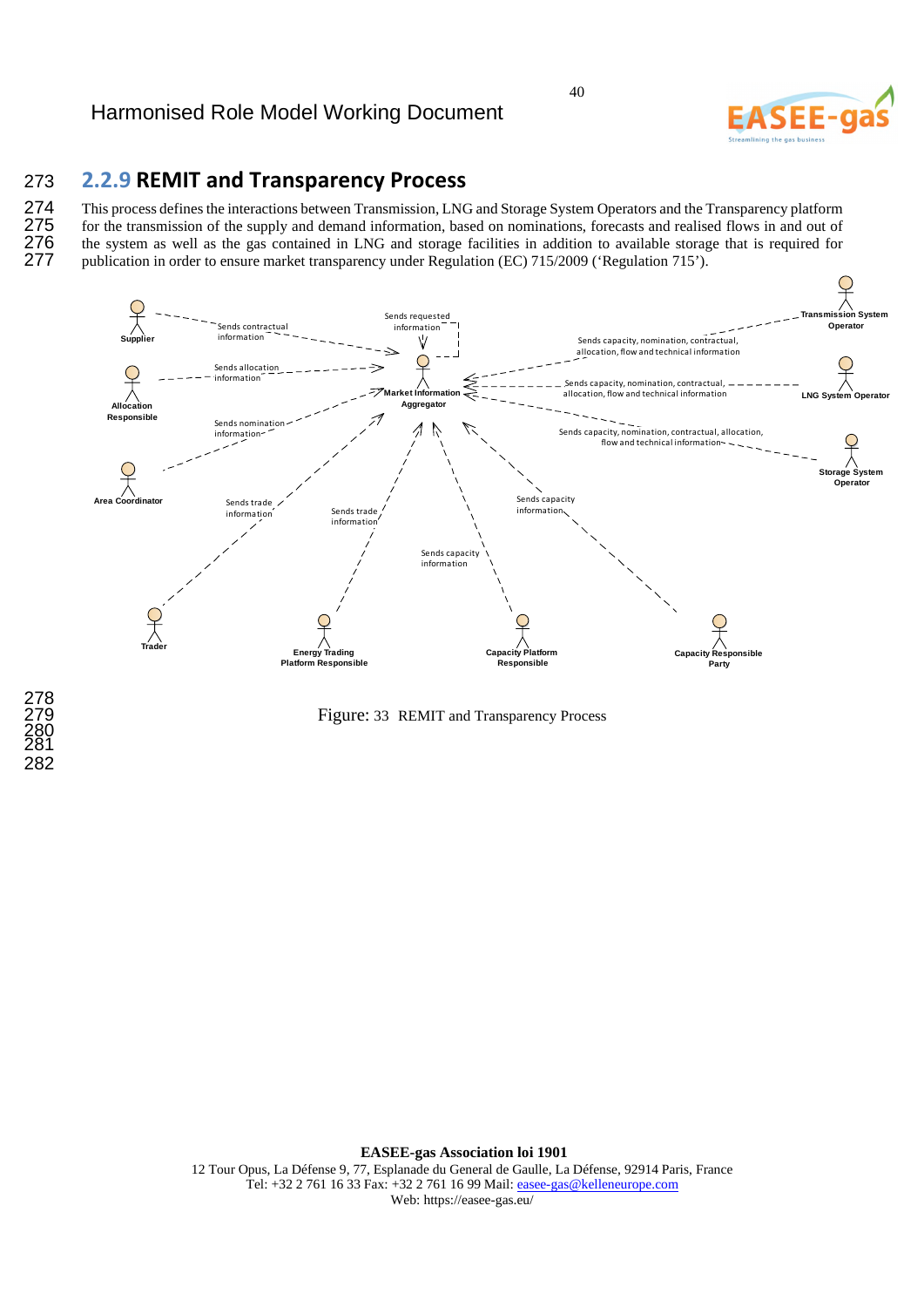

# <sup>283</sup>**3 Document Change Log**

284

| <b>VERSION</b>                | <b>MODIFICATION</b>                                                |  |
|-------------------------------|--------------------------------------------------------------------|--|
| 2016-10-11 Prerelease 1.0     | First release of the Harmonised Gas Role Model after               |  |
|                               | approval.                                                          |  |
| 2016-11-01 Prerelease 1.1     | Correction of additional interactions in figure 4<br>$\bullet$     |  |
|                               | Correction of missing interactions in figures 13, 19<br>$\bullet$  |  |
|                               | Correction of naming in figures 13, 19                             |  |
|                               | Correction of definition Clearing Responsible                      |  |
| 2017-06-15 Prerelease 2.0     | Draft release of the Harmonised Gas Role Model from a              |  |
|                               | business process perspective.                                      |  |
| 2017-07-13 Prerelease 2.1     | Approved release of the Harmonised Gas Role Model                  |  |
|                               | from a business process perspective.                               |  |
| 2017-08-25 Draft 01           | Role perspective diagrams included<br>$\bullet$                    |  |
|                               | Breakdown of Settlement which includes Metering,                   |  |
|                               | Allocation and Balancing                                           |  |
|                               | Name change from "Transparency" to "REMIT and<br>$\bullet$         |  |
|                               | Transparency"                                                      |  |
|                               | Include generic role "System Operator" in overview                 |  |
|                               | Nomination and Matching and<br><b>REMIT</b><br>and                 |  |
|                               | Transparency                                                       |  |
|                               | Definition of System Operator added<br>$\bullet$                   |  |
| 2017-10-11 Draft 02           | Added bullet point with CBPs in chapter 1.1<br>$\bullet$           |  |
|                               | Renamed role PSO to PFO - Production Facility                      |  |
|                               | Operator                                                           |  |
|                               | Reworked generalizations diagram                                   |  |
|                               | Renamed chapter 7.1 to Capacity Allocation<br>$\bullet$            |  |
|                               | Divided Gas Trading into 2 sub divisions "Exchange<br>$\bullet$    |  |
|                               | Gas Trading" and "OTC Gas Trading"                                 |  |
|                               | Renamed chapter 7.4 to Balancing and Settlement                    |  |
|                               | Created 4 sub divisions - Metering, Allocation,                    |  |
|                               | Balancing, Settlement)                                             |  |
| 2017-12-18 Draft 03           | Added/Modified definitions for all business processes<br>$\bullet$ |  |
|                               | Modified definition Trader<br>$\bullet$                            |  |
|                               | Added interaction AC->BRP                                          |  |
|                               | Added interaction Trader->Trader                                   |  |
|                               | Added interaction TSO->PFO                                         |  |
| 2018-01-30 Draft 04           | Introduction of the role Weather Data Provider<br>$\bullet$        |  |
|                               | Impact on the processes:<br>$\bullet$                              |  |
|                               | OTC gas trading                                                    |  |
|                               | Allocation                                                         |  |
|                               | Balancing                                                          |  |
| 2018-05-30 Stable Release V01 | Modified business process names<br>$\bullet$                       |  |
|                               | Modified business process definitions<br>$\bullet$                 |  |
|                               | Process Capacity Allocation: Removed 2 interactions,               |  |

**EASEE-gas Association loi 1901** 

12 Tour Opus, La Défense 9, 77, Esplanade du General de Gaulle, La Défense, 92914 Paris, France Tel: +32 2 761 16 33 Fax: +32 2 761 16 99 Mail: easee-gas@kelleneurope.com Web: https://easee-gas.eu/